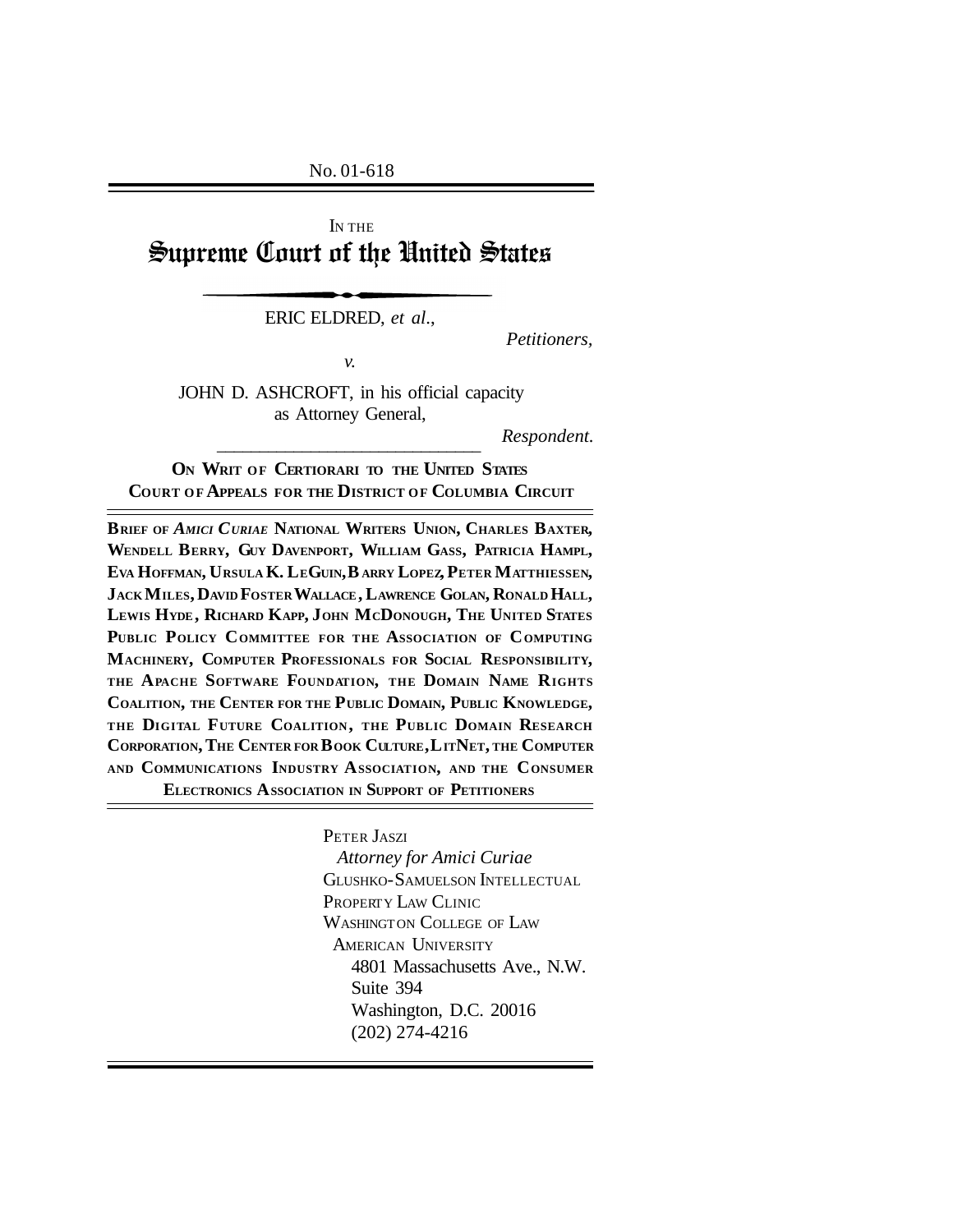### *Cited Authorities* **TABLE OF CONTENTS**

|                                                                                                                                 | Page         |
|---------------------------------------------------------------------------------------------------------------------------------|--------------|
| Table of Contents                                                                                                               | <sup>i</sup> |
| Table of Cited Authorities                                                                                                      | ii           |
| Statement of Interest of Amici Curiae                                                                                           | 1            |
| Summary of Argument                                                                                                             | 5            |
| Argument                                                                                                                        | 6            |
| I.<br>The Framers Intended That Copyright<br>Protection Provide A Balance Between<br>Protection For Creations And Public Access | 6            |
| II.<br>Congress Failed In Its Obligation To Fully<br>Consider The Effects Of Enacting The<br>CTEA                               | 15           |
| European Union Harmonization<br>A.                                                                                              | 18           |
| <b>B.</b><br>Benefit To Authors                                                                                                 | 20           |
| Film Preservation<br>C.                                                                                                         | 21           |
| Lack Of Additional Incentives And New<br>D.<br>Disincentives For Individual Creators                                            | 22           |
| Economics Of Corporate Cultural<br>Е.<br>Production                                                                             | 27           |
| Conclusion                                                                                                                      | 30           |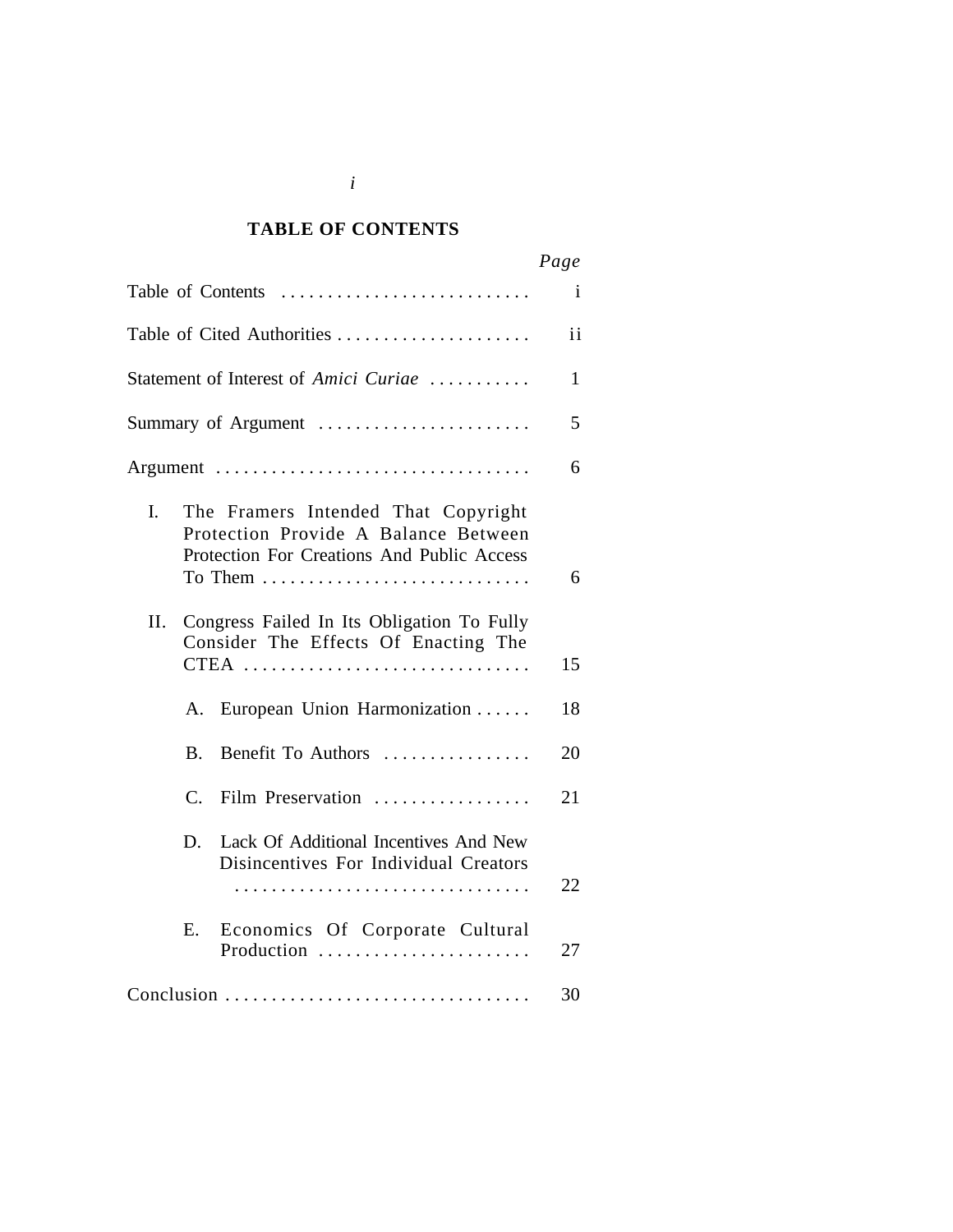### *Cited Authorities* **TABLE OF CITED AUTHORITIES**

# *Page* **Cases:** *Eldred v. Reno*, 239 F.3d 372 (D.C. Cir. 2001) . . . . 5, 17 *Graham v. John Deere Co*., 383 U.S. 1 (1966) . . .15, 16, 17 *Harper & Row Publishers, Inc. v. Nation Enterprises*, 471 U.S. 539 (1985) . . . . . . . . . . . . . . . . . . . . .7, 28, 29 *Marbury v*. *Madison*, 5 U.S. (1 Cranch) 137 (1803) . . . . . . . . . . . . . . . . . . . . . . . . . . . . . . . . . . . . . . . . 15 *New York Times Co. v. Tasini*, 533 U.S. 483 (2001) . . . . . . . . . . . . . . . . . . . . . . . . . . . . . . . . . . . . . . . 1, 7, 29 *Sony Corp. v. Universal City Studios, Inc.*, 464 U.S. 417 (1984) . . . . . . . . . . . . . . . . . . . . . . . . . . . . . . . 8 *Steward v. Abend*, 495 U.S. 207 (1990) . . . . . . . . . . 8 *Suntrust Bank v. Houghton Mifflin Co.*, 136 F. Supp.2d 1357 (N.D. Ga. 2001), *rev'd*, 268 F.3d 1257 (11thCir 2001) . . . . . . . . . . . . . . . . . . . . . . . 27 *Twentieth Century Music Corp. v. Aiken*, 422 U.S. 151 (1975) . . . . . . . . . . . . . . . . . . . . . . . . . . . . . . . 8, 9 *United States v. Lopez*, 514 U.S. 549 (1995) . . . . . . 16, 17 *United States v. Morrison*, 529 U.S. 598 (2000) . . . 17 *Wheaton v. Peters*, 33 U.S. (8 Pet.) 591 (1834) . . . 9, 19

#### *ii*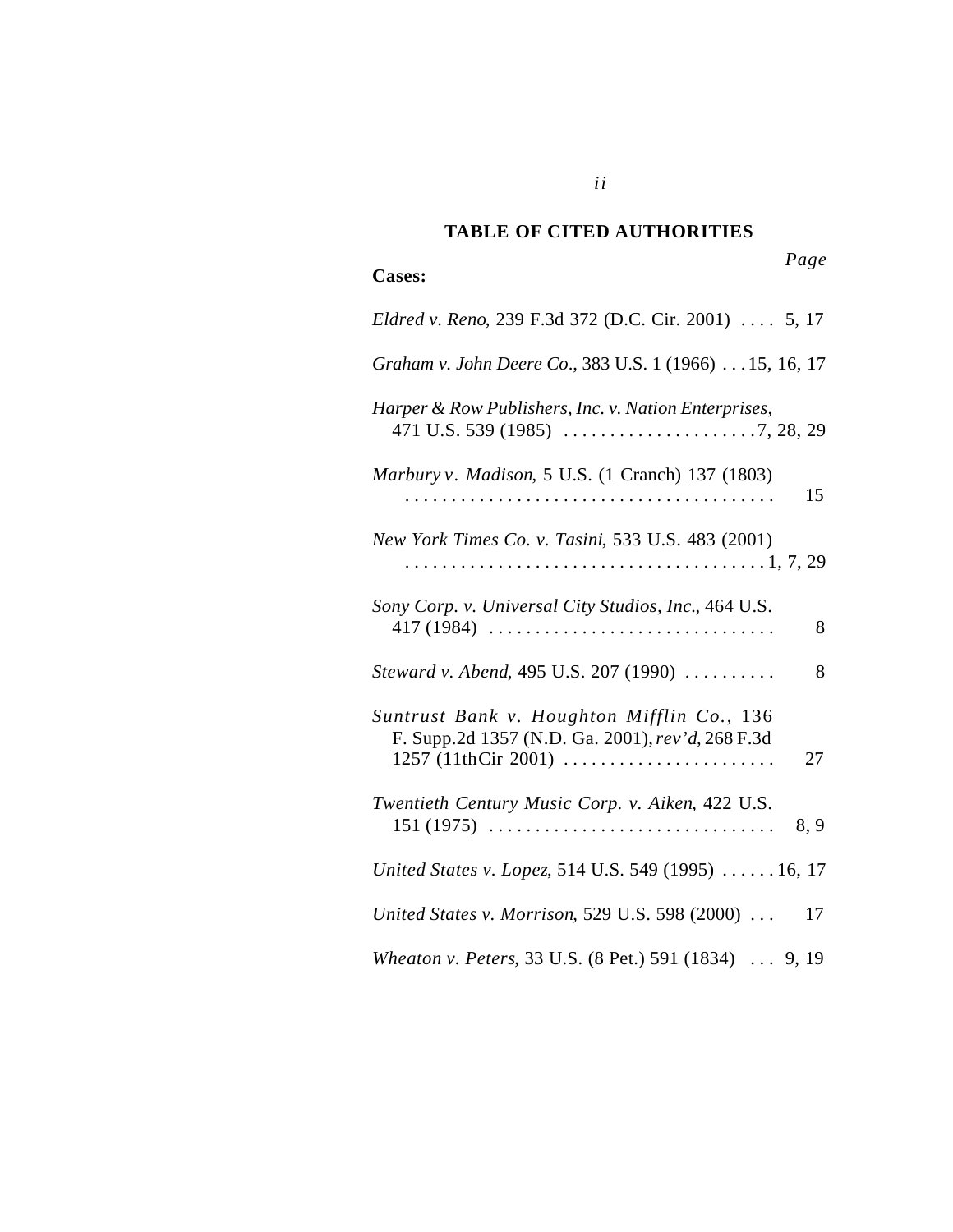|                                                                                                                                                 | Page |
|-------------------------------------------------------------------------------------------------------------------------------------------------|------|
| White v. Samsung Electronics Inc., 971 F.2d 1395,<br>petition for reh'g en banc denied, 989 F.2d 512,<br>513; cert. denied, 508 U.S. 951 (1993) | 14   |
| Woods v. Universal City Studios, Inc., 920 F. Supp.<br>62 (S.D.N.Y. 1996)                                                                       | 25   |
| <b>United States Constitution:</b>                                                                                                              |      |
|                                                                                                                                                 |      |
| <b>Statutes:</b>                                                                                                                                |      |
|                                                                                                                                                 | 5    |
|                                                                                                                                                 | 21   |
| Pub. L. No. 105-298, 112 Stat. 2827 (1998)                                                                                                      | 5    |
| <b>Other Authorities:</b>                                                                                                                       |      |
| S. Rep. No. 104-315 (1996) 16, 18, 22                                                                                                           |      |
|                                                                                                                                                 |      |
| H.R. Rep. No. 2222 (1909)                                                                                                                       | 19   |
| John Ardoin, The Great "Porgy" Debate, http://<br>www.pbs.org/wnet/gperf/porgy/html/work.html<br>(last visited May 8, 2002) $\ldots$            | 26   |
| II Renzion et al Discount Rates Inferred                                                                                                        |      |

| U. Benzion, et al., Discount Rates Inferred |    |
|---------------------------------------------|----|
| from Decisions: An Experimental Study,      |    |
| 35 Management Science 270 (1989)            | 24 |

# *iii*

# $\overline{p}$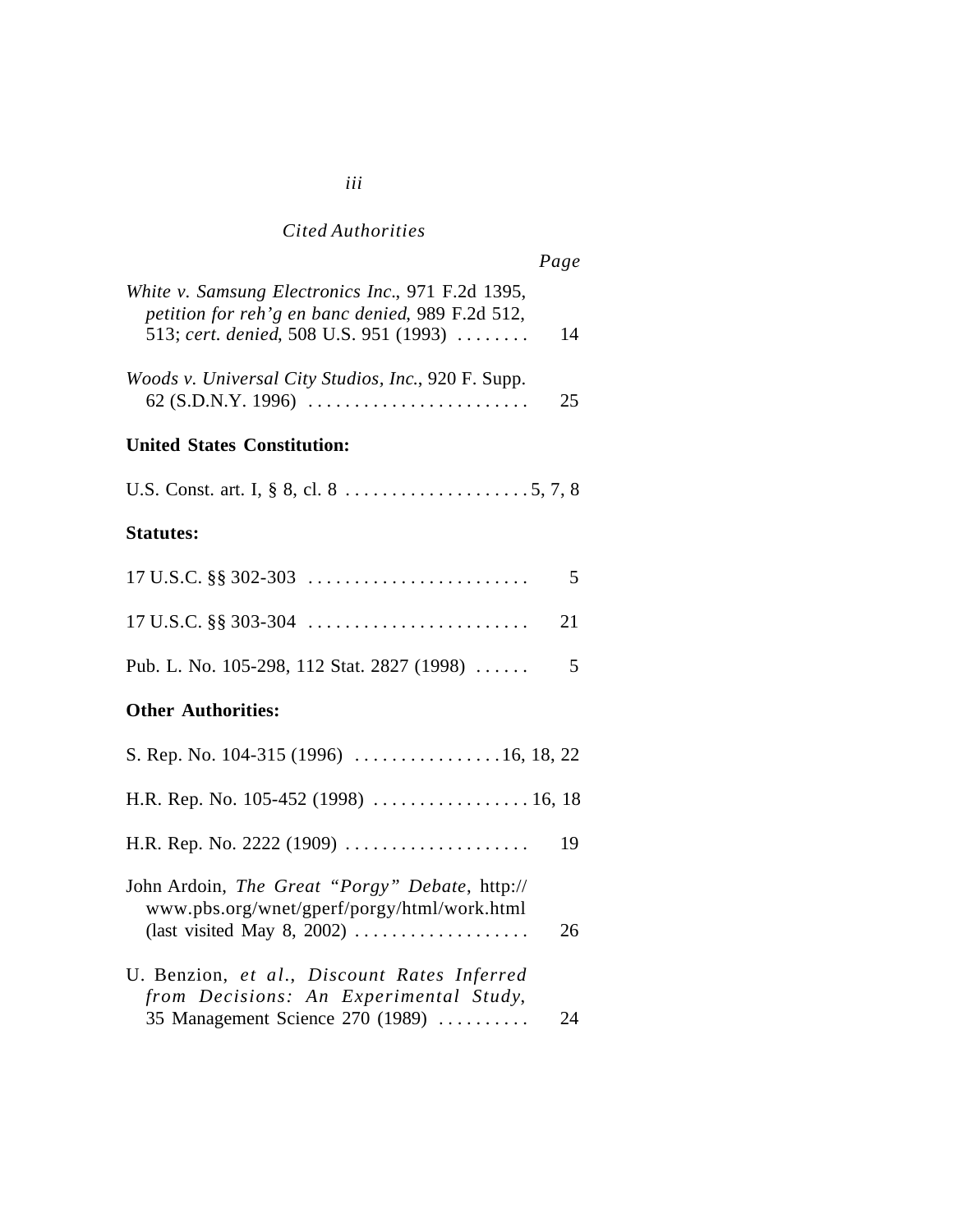*iv*

| Stephen Breyer, The Uneasy Case for Copyright,<br>84 Harv. L. Rev. 281 (1970)                                                                                                                | 24 |
|----------------------------------------------------------------------------------------------------------------------------------------------------------------------------------------------|----|
| Gail Russell Chaddock, Public Interest v. Private<br>Rights, Chi. Sun-Times, June 2, 1998                                                                                                    | 26 |
| G.B. Chapman, Temporal Discounting and Utility for<br>Health and Money, 22 J. Exper. Psych.: Learning,<br>Memory, and Cognition 771 (1996) $\dots$                                           | 24 |
| Shelly Fisher Fishkin, Lighting Out for the Territory:<br>Reflections on Mark Twain and American Culture                                                                                     | 13 |
| Stephen Fishman, The Public Domain, How to Find<br>and Use Copyright $4/38(2001)$                                                                                                            | 11 |
| Paul Goldstein, Copyright § 4.7, at 4:138 (Supp.                                                                                                                                             | 24 |
| Paul J. Heald and Suzanna Sherry, Implied Limits<br>on the Legislative Power: The Intellectual<br>Property Clause as an Absolute Constraint on<br>Congress, 2000 U. Ill. L. Rev. 1119 (2000) | 6  |
| Lewis Hyde, Trickster Makes This World 18-19                                                                                                                                                 |    |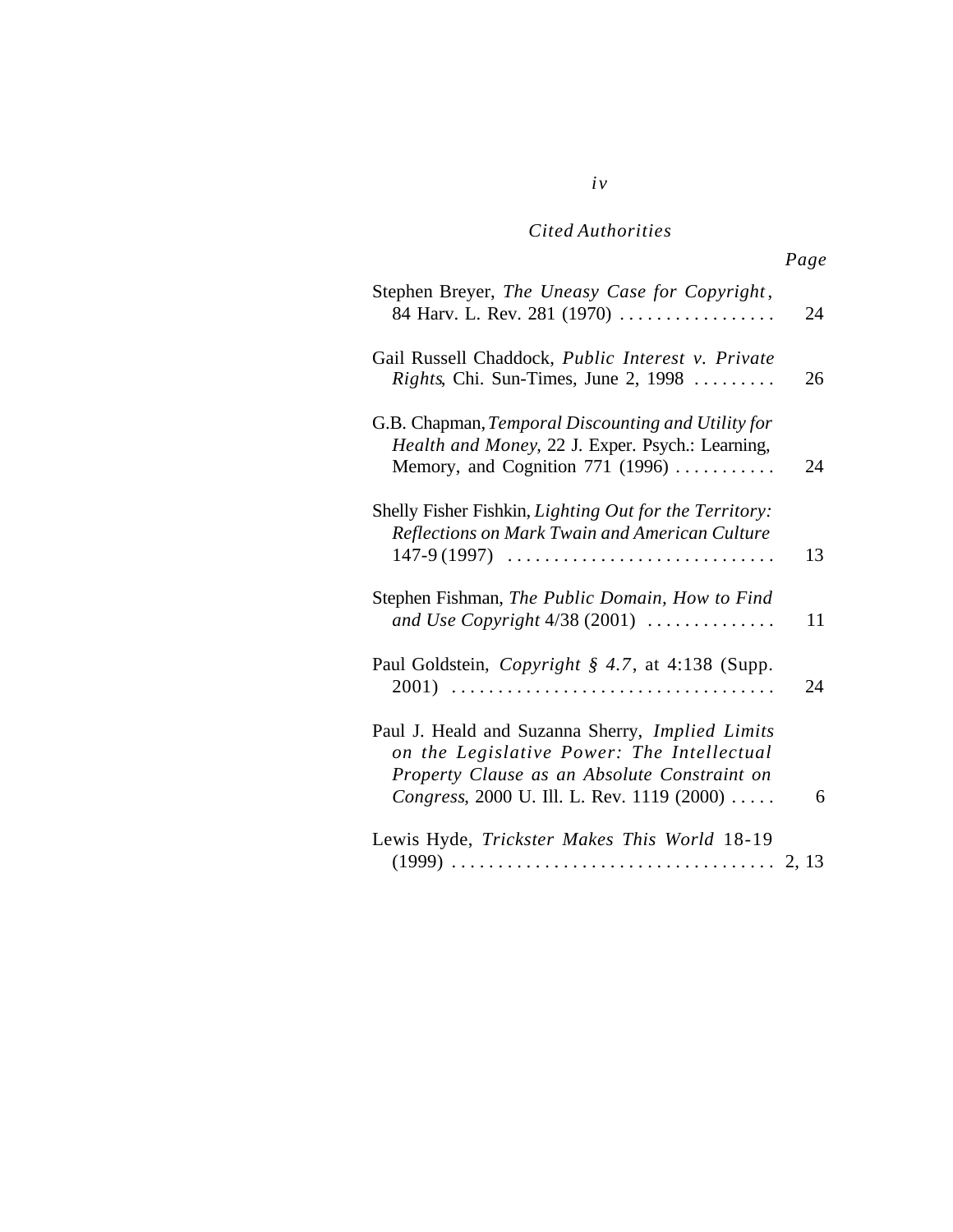# *Page*

| Dennis S. Karjala et al., Statement of Copyright and<br>Intellectual Law Professors in Opposition to H.R.<br>604, H.R. 2589, and S.505 (Jan. 28, 1998) http://<br>www.law.asu.edu/HomePages/Karjala/<br>OpposingCopyrightExtension/legmats/<br>1998Statement.html (last visited, May 14,       |       |
|------------------------------------------------------------------------------------------------------------------------------------------------------------------------------------------------------------------------------------------------------------------------------------------------|-------|
| David Kirkpatrick, Mitchell Estate Settles 'Gone<br>With the Wind' Suit, N.Y. Times, May 10, 2002                                                                                                                                                                                              | 27    |
|                                                                                                                                                                                                                                                                                                |       |
| Lawrence Lessig, The Future of Ideas 3-4 (2001)                                                                                                                                                                                                                                                | 25    |
| Jessica Litman, The Public Domain, 39 Emory L. J.                                                                                                                                                                                                                                              | 9, 14 |
| John McDonough, Motion Picture Films and<br>Copyright Extension (2002), http://<br>www.public.asu.edu/~dkarjala/commentary/<br>McDonough.html (last visited May 13, 2002)                                                                                                                      |       |
|                                                                                                                                                                                                                                                                                                | 22    |
| Russell Merritt and J.B. Kaufman, Walt in<br>Wonderland 86-119 (1993)                                                                                                                                                                                                                          | 13    |
| Prepared Text of Remarks by Craig Mundie, Senior<br>Vice President, Microsoft, Inc., 'The Commercial<br>Software Model," New York University Stern<br>School of Business, May 3, 2001, http://<br>www.microsoft.com/presspass/exec/craig/05-<br>03sharedsource.asp (last visited May 13, 2002) |       |
|                                                                                                                                                                                                                                                                                                | 12    |

*v*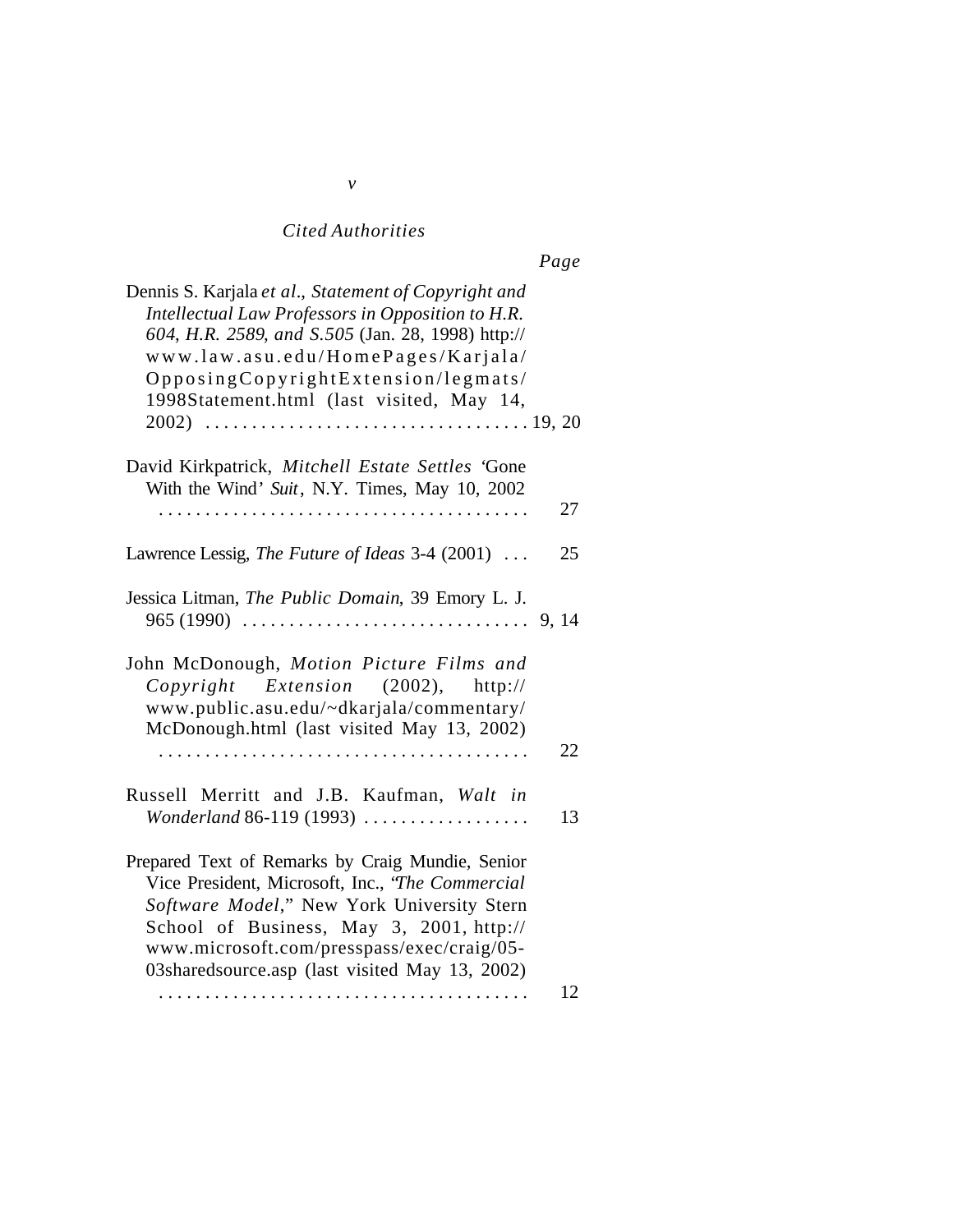*v i*

| Tyler T. Ochoa, Patent and Copyright Term<br>Extension and the Constitution: A Historical<br>Perspective, 49 J. Copyright Soc'y 19 (2001)                                     |    |
|-------------------------------------------------------------------------------------------------------------------------------------------------------------------------------|----|
|                                                                                                                                                                               |    |
| L. Ray Patterson, Eldred v. Reno: An Example of the<br>Law of Unintended Consequences, 8 J. Intell.<br>Prop. L. 223 (2001) $\ldots \ldots \ldots \ldots \ldots \ldots \ldots$ | 9  |
| Ray Patterson, Free Speech, Copyright and Fair Use,<br>40 Vand. L. Rev. 1 (1987)                                                                                              | 19 |
| Richard A. Posner, Law and Literature 399 (2d ed.                                                                                                                             |    |
| "Aura Lee" by George Poulton, and "The Lion Sleeps<br>Tonight" (or "Wimoweh") $(1962)$                                                                                        | 11 |
| Richard L. Revesz, Environmental Regulation, Cost-<br>Benefit Analysis, and the Discounting of Human<br>Lives, 99 Colum. L. Rev. 941 (1999)                                   | 24 |
| Sam Ricketson, The Berne Convention for the<br>Protection of Literary and Artistic Works:<br>$1886 - 19865 - 6(1987)$                                                         | 19 |
| Pamela Samuelson, et al., A Manifesto Concerning<br>the Legal Protection of Computer Programs,<br>94 Colum. L. Rev. 2308 (1994)                                               | 12 |
| Schubert's Symphony in C and Liszt's Preludes,<br>"Love Me Tender" $(1956)$                                                                                                   | 11 |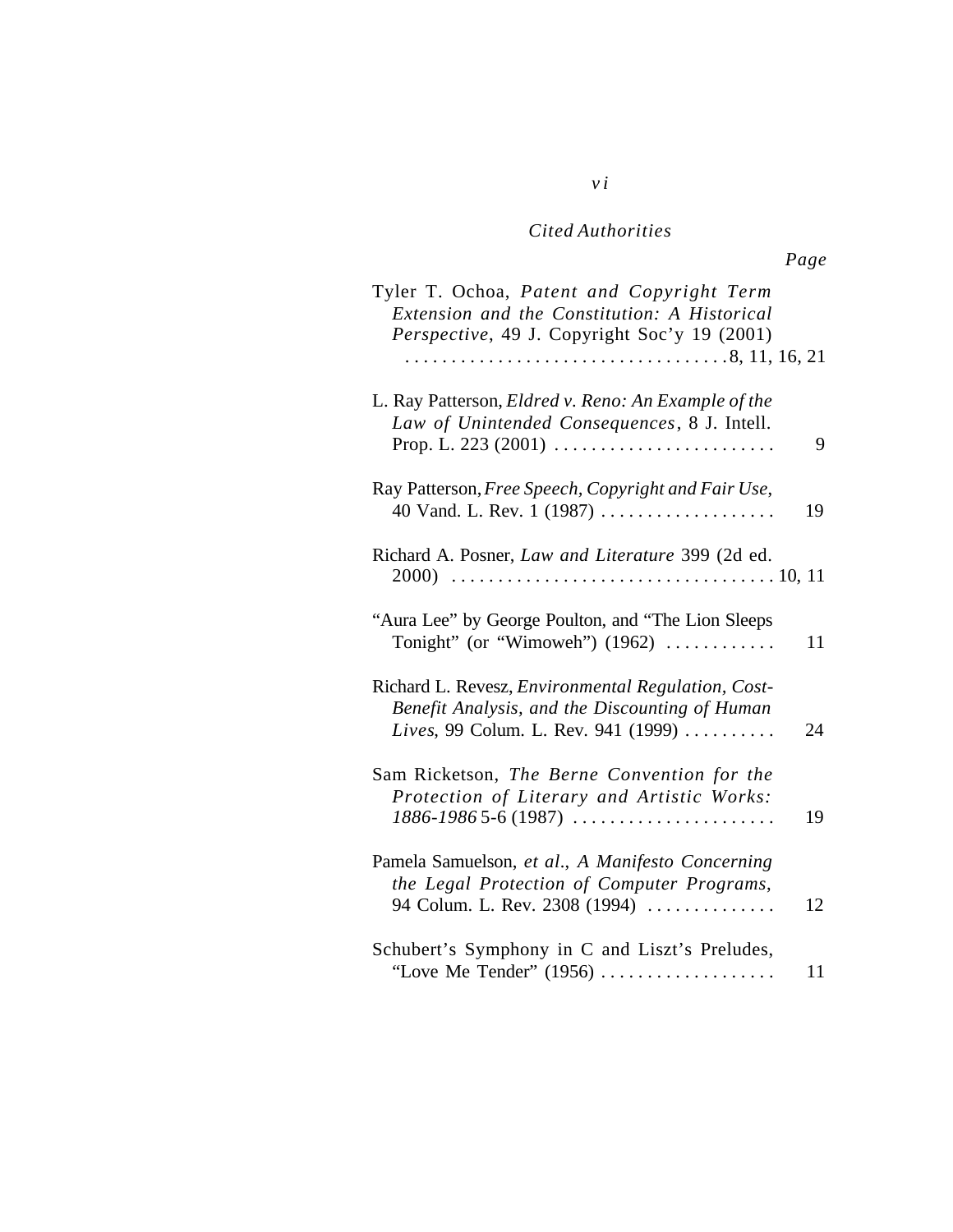# *Page*

| Patrick Stewart: The Veteran Shakespearean<br>Actor Brings a "New Kind of Othello"<br>to The Shakespeare Theatre, http://<br>www.shakespearedc.org/stewart1.html (last visited |    |
|--------------------------------------------------------------------------------------------------------------------------------------------------------------------------------|----|
| May 9, 2002) $\ldots \ldots \ldots \ldots \ldots \ldots \ldots \ldots \ldots$                                                                                                  | 26 |
| R.H. Thaler, Some Empirical Evidence on Dynamic<br>Inconsistency, 8 Economic Letters 201 (1981)                                                                                | 24 |
|                                                                                                                                                                                |    |
| The Copyright Term Extension Act of 1995: Hearing<br>on S. 483 Before the Senate Judiciary Comm.,<br>104 <sup>th</sup> Cong. 40-41 (1995)  18, 20, 21, 22, 23, 28              |    |
| Anthony Tommasini, All-Black Casts for 'Porgy'?<br>That Ain't Necessarily So, N.Y. Times, Mar. 20,                                                                             | 26 |
| Mark Twain's Letters 731 (Albert Bigelow Paine ed.,                                                                                                                            | 10 |
| Siva Vaidhyanathan, Copyrights and Copywrong:<br>The Rise of Intellectual Property and How it                                                                                  |    |
| Edward C. Walterscheid, Defining the Patent and<br>Copyright Term: Term Limits and the Intellectual<br>Property Clause, 7 J. Intell. Prop. L. 315 (2000)                       |    |
|                                                                                                                                                                                | 6  |

### *vii*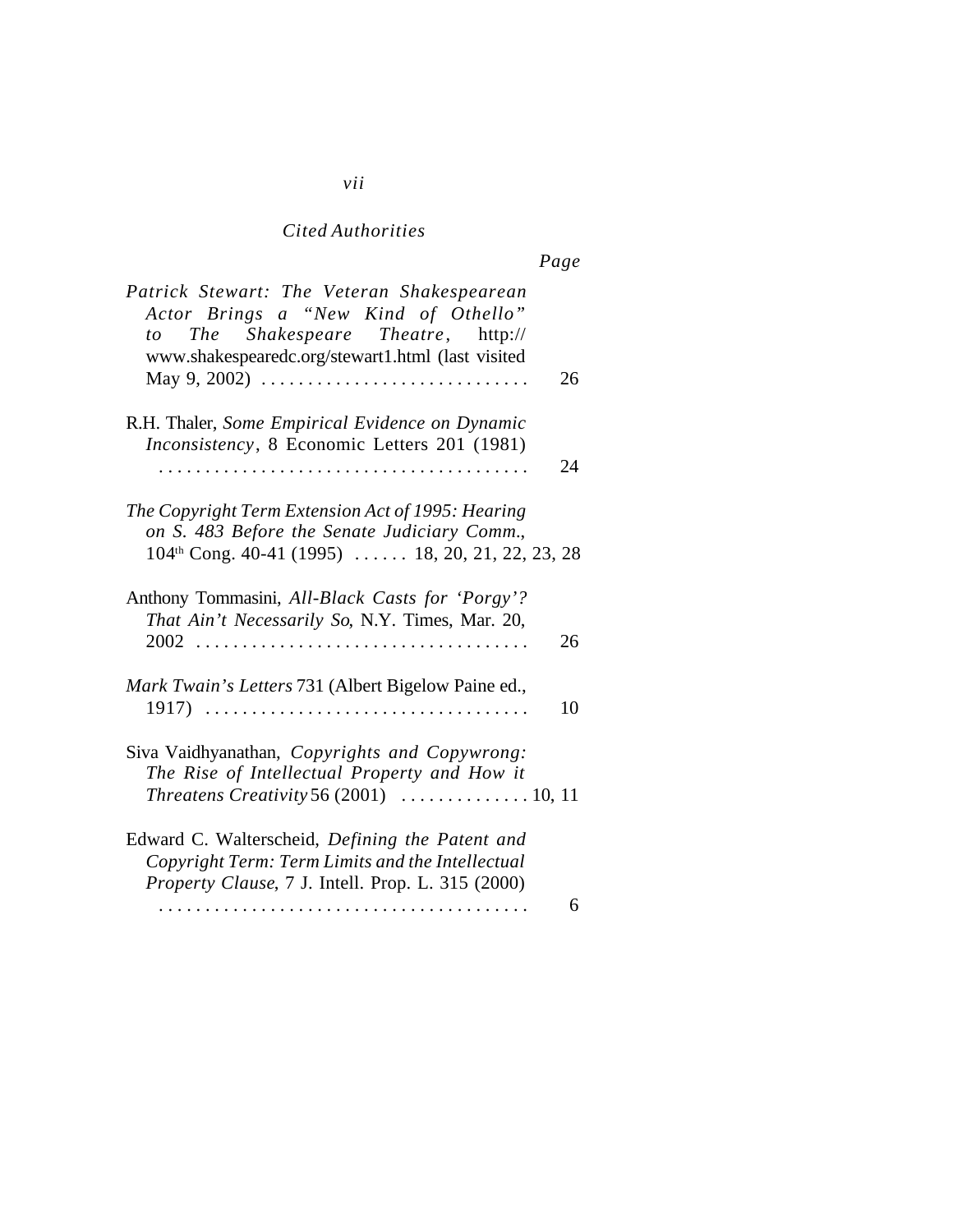#### **STATEMENT OF INTEREST OF** *AMICI CURIAE*<sup>1</sup>

This brief *amici curiae* in support of Petitioners is submitted by the National Writers Union, Charles Baxter, Wendell Berry, Guy Davenport, William Gass, Patricia Hampl, Eva Hoffman, Ursula K. LeGuin, Barry Lopez, Peter Matthiessen, Jack Miles, David Foster Wallace, Lawrence Golan, Ronald Hall, Richard Kapp, John McDonough, The United States Public Policy Committee for the Association of Computing Machinery, Computer Professionals for Social Responsibility, the Apache Software Foundation, the Domain Name Rights Coalition, the Center for the Public Domain, Public Knowledge, the Digital Future Coalition, the Public Domain Research Corporation, The Center for Book Culture, LitNet, the Computer and Communications Industry Association, and the Consumer Electronics Association ("*Amici*"), pursuant to Rule 37 of the Rules of this Court. *Amici* urge that the Court hold in favor of Petitioners and reverse the judgment of the United States Court of Appeals for the District of Columbia Circuit.

The National Writers Union is the only labor union that represents freelance writers in all genres, formats, and media. NWU's president, Jonathan Tasini, was the original plaintiff in *New York Times v. Tasini*, a case decided by this Court last term.

Charles Baxter is a fiction writer whose novel, *The Feast of Love*, was a 2000 National Book Award finalist and a New York Times Notable Book. Wendell Berry is the author of

<sup>1.</sup> Letters from all parties consenting to the filing of this brief have been filed with the Clerk of this Court. No counsel for a party authored this brief in whole or in part, and no person or entity other than *amici curiae*, or their counsel made a monetary contribution to the preparation or submission of this brief. American University, Washington College of Law, Glushko-Samuelson Intellectual Property Clinic students Christine Calareso, Lincoln Harris, Sheryl Rakestraw, and Timothy Tyre prepared this brief under the supervision of Professors Ann Shalleck, Joshua Sarnoff and Peter Jaszi, Counsel of Record.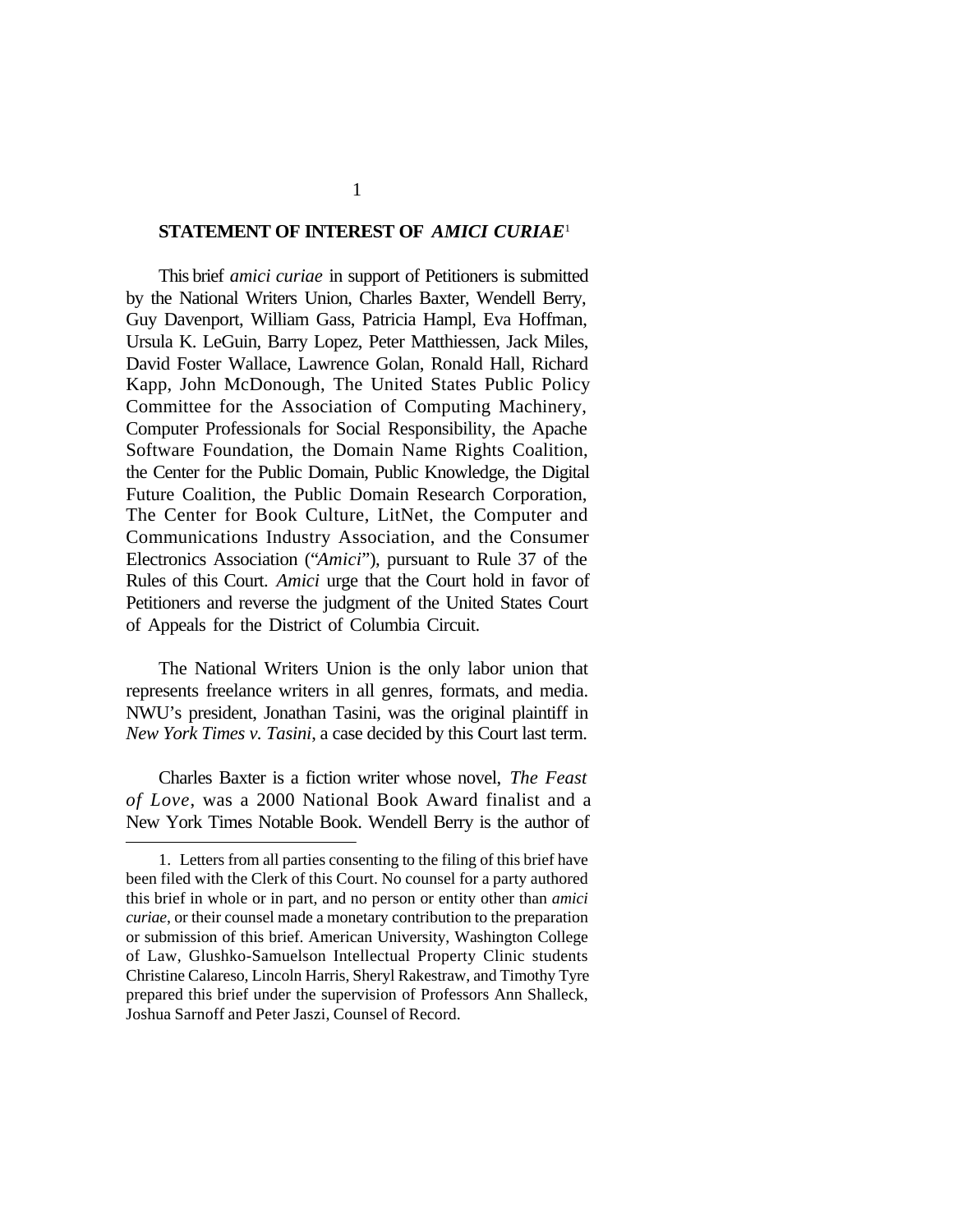9 works of fiction, 14 books of poetry, and 14 works of nonfiction, including *The Unsettling of America*. Berry is a recipient of a National Institute of Arts and Letters Award. Guy Davenport is an essayist, poet, critic and artist. He is a MacArthur Fellow and a winner of the O. Henry Award for fiction. William Gass, a recipient of the American Book Award for fiction and the National Book Critics Circle Award in criticism, has authored more than a dozen works of fiction and criticism. He was Distinguished University Professor in the Humanities at Washington University. Patricia Hampl's books include *A Romantic Education* and *Virgin Time*. A MacArthur Fellow, Hampl is currently Regents' Professor and McKnight Distinguished Professor of English at the University of Minnesota. Eva Hoffman is known for her memoir, *Lost in Translation*, and for her writings on Eastern Europe. A former editor at the *New York Times*, Hoffman currently teaches at the Massachusetts Institute of Technology. Lewis Hyde is a poet, translator, and prose writer whose works include *Trickster Makes This World*. He is the Thomas Professor of Creative Writing at Kenyon College and a MacArthur Fellow. Ursula K. LeGuin is the author of 17 novels and 11 children's books, as well as essays and poetry. Her awards include the National Book Award and a Newberry Silver Medal. Barry Lopez received the 1986 National Book Award for *Arctic Dreams*. Peter Matthiessen is a novelist and environmental activist whose nonfiction includes *The Snow Leopard*, which won the National Book Award. Jack Miles, senior advisor to the President of the J. Paul Getty Trust, won the Pulitzer Prize for his first book, *God: A Biography.* David Foster Wallace is the author of *Infinite Jest* and is a regular contributor to *Harper's*.

Lawrence Golan, Ronald Hall, Richard Kapp and John McDonough are the plaintiffs in an action currently before the United States District Court for the District of Colorado, seeking declaratory relief from and questioning the constitutionality of the Copyright Term Extension Act and the Uruguay Round Agreements Act. Golan is the Director of Orchestral Studies,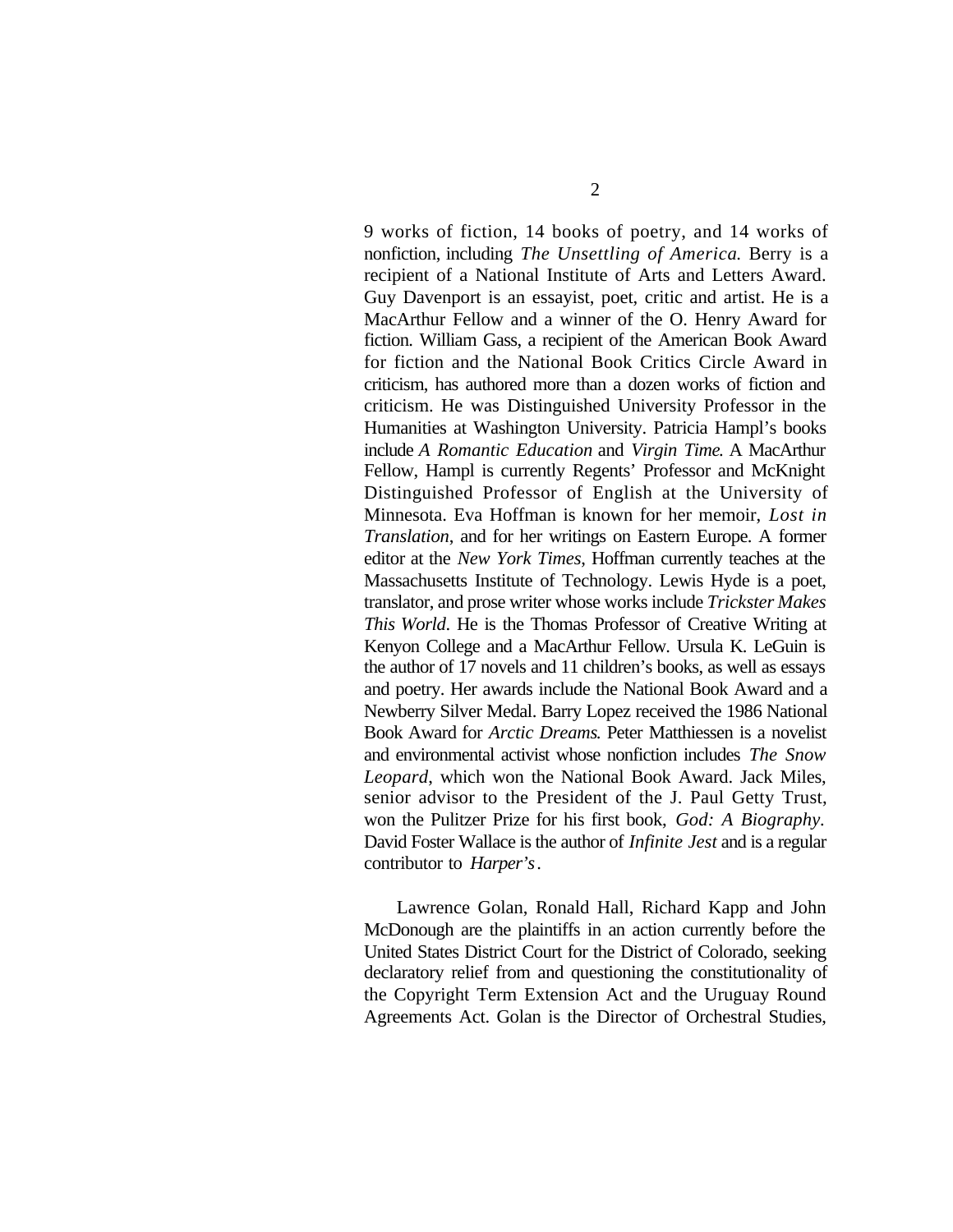Conductor, and Professor of Conducting at the University of Denver's Lamont School of Music. He also conducts the Portland Ballet Orchestra, the Atlantic Chamber Orchestra, the Bolshoi National Opera and the Ballet Theatre of Uzbekistan. Kapp is the founder and conductor of the chamber orchestra Philharmonia Virtuosi and founder of the recording label ESS.A.Y Recordings. Hall is the founder of Festival Films, which sells public domain stock footage of movies and television shows. McDonough is the founder of Timeless Video Alternatives International, which preserves and distributes public domain movies and television shows.

The United States Public Policy Committee of the Association for Computing Machinery serves as the focal point for the association's interaction with U.S. government organizations, the computing community and the public in all matters of public policy related to information technology.

Computer Professionals for Social Responsibility is a public interest alliance of computer scientists and others concerned about the impact of computer technology on the public.

The Apache Software Foundation is a non-profit organization that promotes and supports the development of open-standards-based software.

The Domain Name Rights Coalition educates the public, religious groups, charitable organizations, non-profit groups and small businesses on how to choose, protect and defend domain names, and promotes free speech and communication.

The Center for the Public Domain passionately believes that the scientific, artistic and entrepreneurial spirit of our society relies on access to a robust public domain.

Public Knowledge is a public-interest advocacy and research organization that works with diverse creators,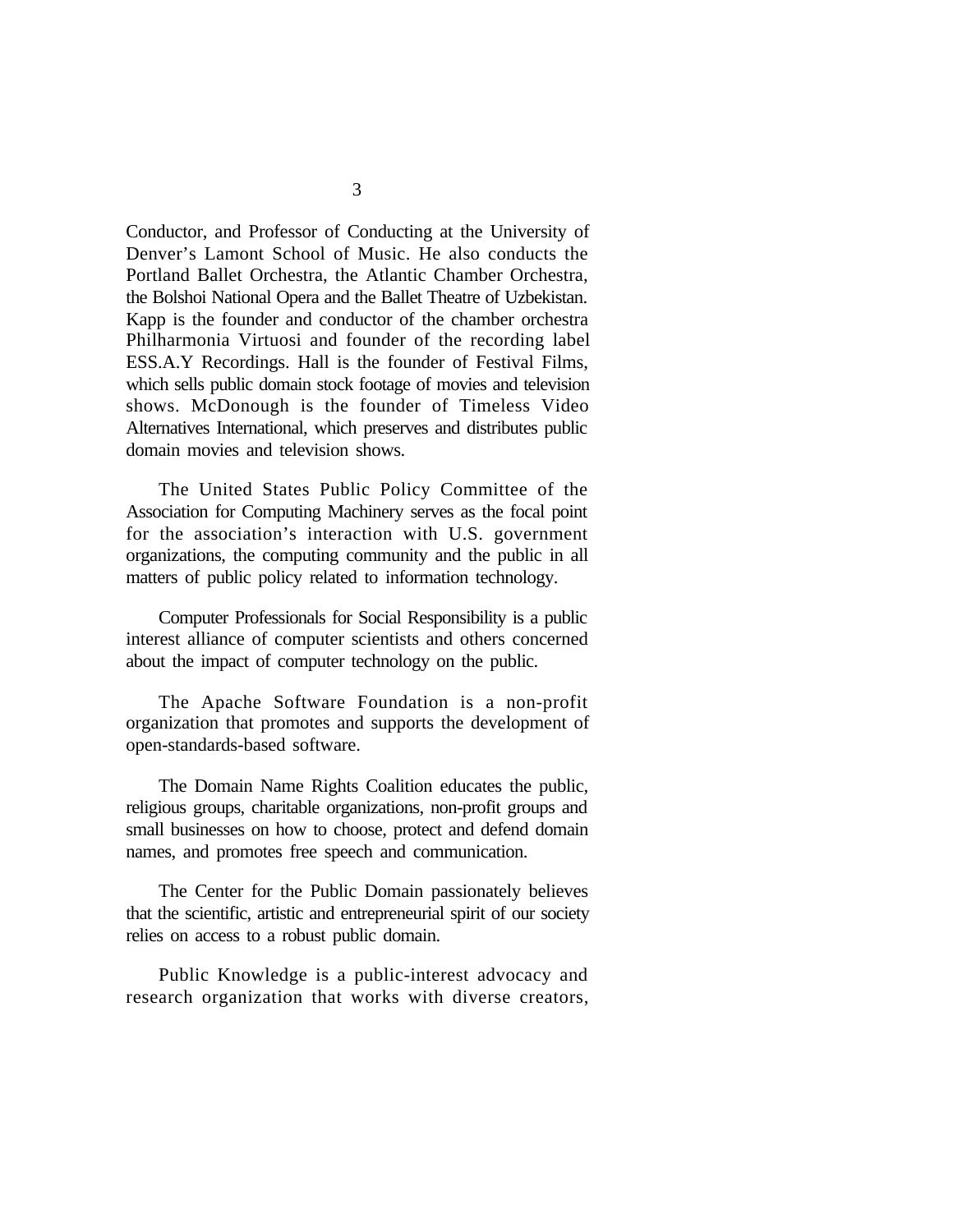consumers, civic groups and enlightened businesses to ensure that public access, creativity and competition are embodied in the digital age.

4

The Digital Future Coalition is an alliance of many of the nation's leading non-profit educational, scholarly, library and consumer groups, along with major commercial trade associations representing leaders in consumer electronics, telecommunications, computer and network access industries.

The Public Domain Research Corporation provides news and research about works that are in the public domain for multimedia, recording, film, television and other entertainment and publishing industry professionals.

The Center for Book Culture is a book and magazine publisher with literary programs in Chicago and at Illinois State University.

LitNet is a coalition of nonprofit literary organizations across the country and an educational and advocacy organization that promotes and protects the interests of writers and literary organization.

The Computer and Communications Industry Association is the leading industry advocate in promoting open, barrier-free competition in computer and communications products and services worldwide.

The Consumer Electronics Association is the trade association that represents over 600 major manufacturers of audio, video and home information equipment with over \$90 billion in sales in the United States last year.

\* \* \* \* \*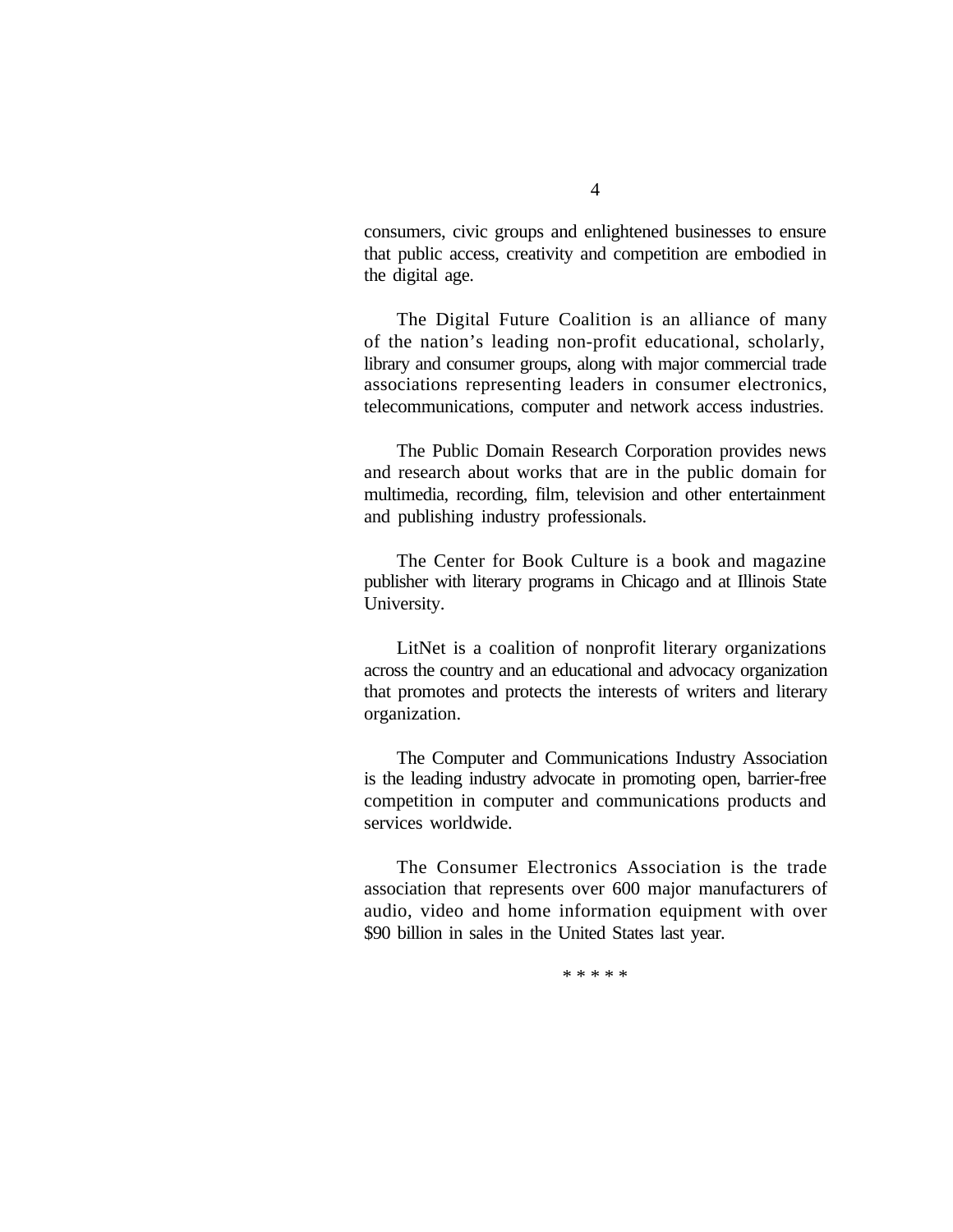*Amici* are the vital links in the design of the United States copyright system, the creators and innovators who produce works that benefit the public through a process that the Copyright Term Extension Act ("CTEA") threatens. *Amici*, themselves copyright holders, are critical actors in a balanced copyright system, receiving incentives, benefiting from measured protections, gaining inspiration from, contributing to and utilizing copyright's public domain. *Amici* support a healthy balance between copyright protection and access to information. The CTEA personally affects *amici* because they experience restricted access to existing copyrighted materials including books, films, music and software. As a result, they are unable to reinterpret many works of the past to create new works. *Amici* offer a unique viewpoint on the actual effects of overprotective copyright laws and, thus, submit this brief to urge this Court to rule in favor of Petitioners and find the CTEA unconstitutional.

#### **SUMMARY OF ARGUMENT**

The United States Court of Appeals for the District of Columbia Circuit incorrectly held that the Copyright Term Extension Act<sup>2</sup> ("CTEA") as passed by Congress in 1998 is constitutional.<sup>3</sup> The CTEA violates the Constitution by failing to promote the progress of science and useful arts.<sup>4</sup> The Framers of the Constitution understood that the creation of new works

<sup>2.</sup> Pub. L. No. 105-298, 112 Stat. 2827 (1998). The CTEA grants an additional twenty years of protection to all works, except those created before Jan. 1, 1978 and not published prior to Jan. 1, 2003. Copyright Act, 17 U.S.C. §§ 302-303 (2000).

<sup>3.</sup> *Eldred v. Reno*, 239 F.3d 372 (D.C. Cir. 2001).

<sup>4.</sup> U.S. Const. art. I, § 8, cl. 8 ("Congress shall have the Power . . . To promote the Progress of Science and useful Arts, by securing for limited Times to Authors and Inventors the exclusive Right to their respective Writings and Discoveries.").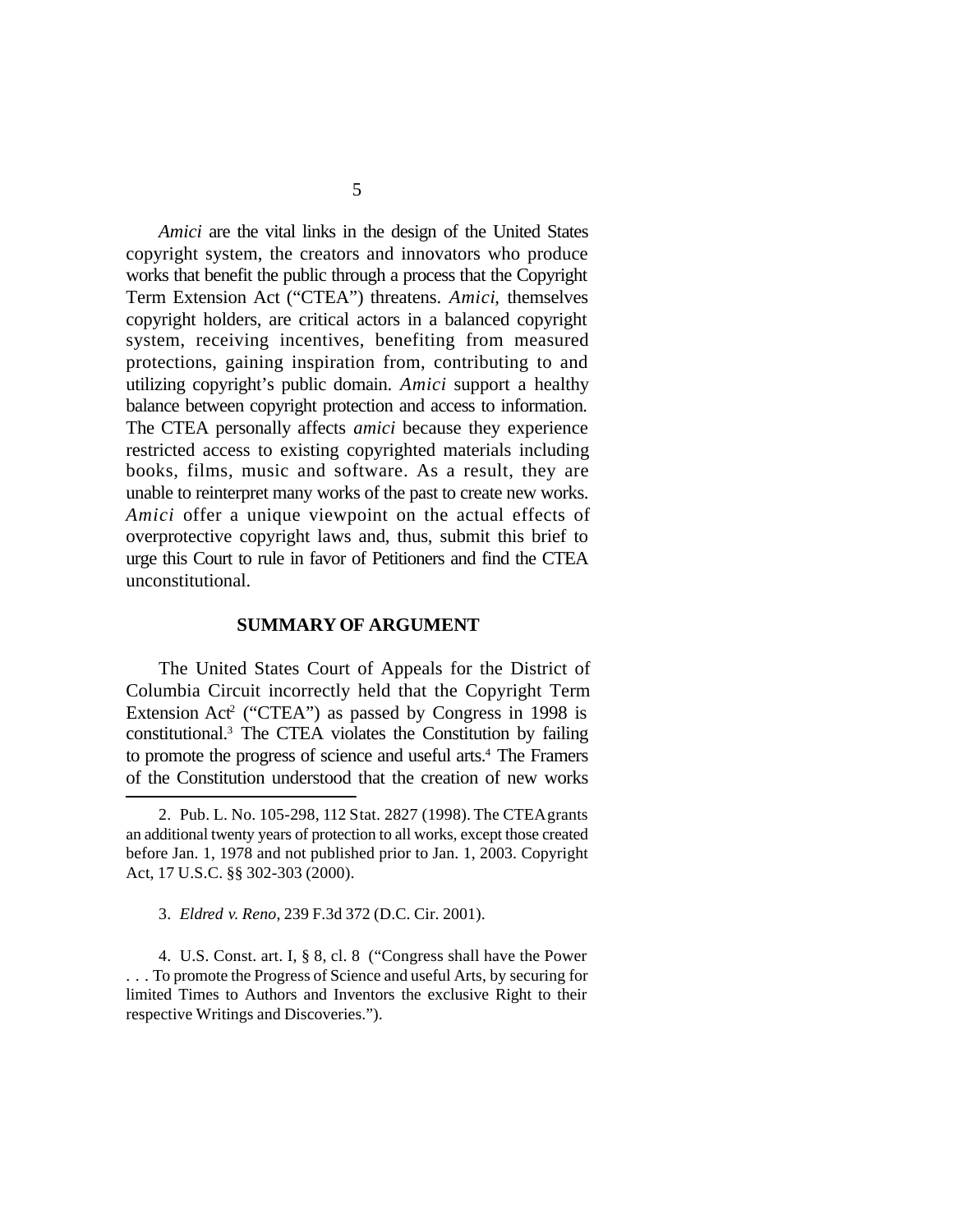and subsequent public access to those works were vital to society; thus, they limited the copyright monopoly's duration to assure the development of a healthy public domain. The public domain serves not only as the repository of accessible works for enjoyment and use, but also as a foundation for new creations. The CTEA's passage has already significantly diminished the public domain, which remains in jeopardy.

The Constitution imposes a duty upon Congress in enacting any intellectual property law to determine that its legislation promotes innovation. However, of the major justifications for term extension set forth before Congress, including European Union harmonization, benefits to authors' families and film preservation are peripheral to the stated purpose of copyright: to promote cultural progress. Nor does the CTEA provide meaningful incentives to that end. In enacting the CTEA, Congress failed to ensure the progress of science and the useful arts, as required in the exercise of its power to create copyright protection.

#### **ARGUMENT**

### **I. THE FRAMERS INTENDED THAT COPYRIGHT PROTECTION PROVIDE A BALANCE BETWEEN PROTECTION FOR CREATIONS AND PUBLIC ACCESS TO THEM**

Following the model of the English Statute of Anne, the founders of the American system of government created a copyright law that would operate for public, not private, benefit.<sup>5</sup> So strong were their sentiments about the appropriate goals of

<sup>5.</sup> *See generally* Paul J. Heald and Suzanna Sherry, *Implied Limits on the Legislative Power: The Intellectual Property Clause as an Absolute Constraint on Congress*, 2000 U. Ill. L. Rev. 1119 (2000); Edward C. Walterscheid, *Defining the Patent and Copyright Term: Term Limits and the Intellectual Property Clause*, 7 J. Intell. Prop. L. 315 (2000).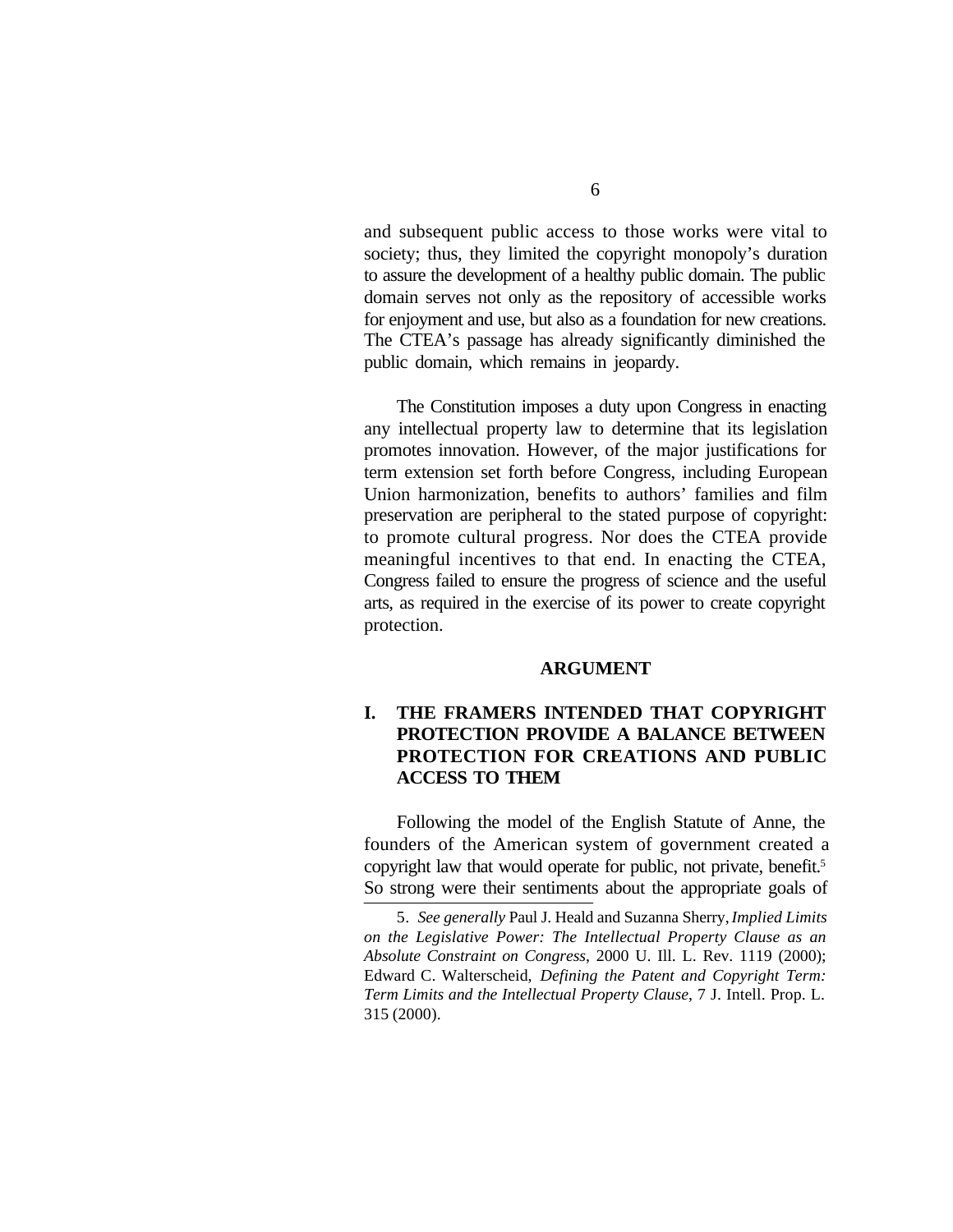copyright legislation that the grant to Congress of only limited power to act with respect to copyright was set forth in the Constitution. <sup>6</sup> The author is at the center of United States ("U.S.") copyright doctrine, but not because creators are its intended beneficiaries. Rather, innovators and creators are the instruments through which the law's public purpose is carried out. Characterizing this constitutional approach, the Court stated in *Harper & Row Publishers, Inc. v. Nation Enterprises*: 7

By establishing a marketable right to the use of one's expression, copyright supplies the economic incentive to create and disseminate ideas. This Court stated in *Mazer v. Stein*, *347 U.S. 201, 209 (1954)*: "The economic philosophy behind the clause empowering Congress to grant patents and copyrights is the conviction that encouragement of individual effort by personal gain is the best way to advance public welfare through the talents of authors and inventors in 'Science and useful Arts.'"

As recently as last term, this Court reiterated that incentives for "individual effort" by creators are an essential part of the scheme envisioned in the Constitution.<sup>8</sup>

For the public purpose of copyright to be fulfilled, however, more than just economic incentives to authors are required: A healthy and vibrant public domain is essential to assure the continued supply of source material for innovation and creation. This aspect of the architecture of U.S. copyright law is reflected in the constitutional restriction on the duration of intellectual

7. 471 U.S. 539, 558 (1985).

8. *New York Times Co. v. Tasini*, 533 U.S. 483, 496 n.3 (2001).

<sup>6.</sup> U.S. Const. art. I, § 8, cl. 8.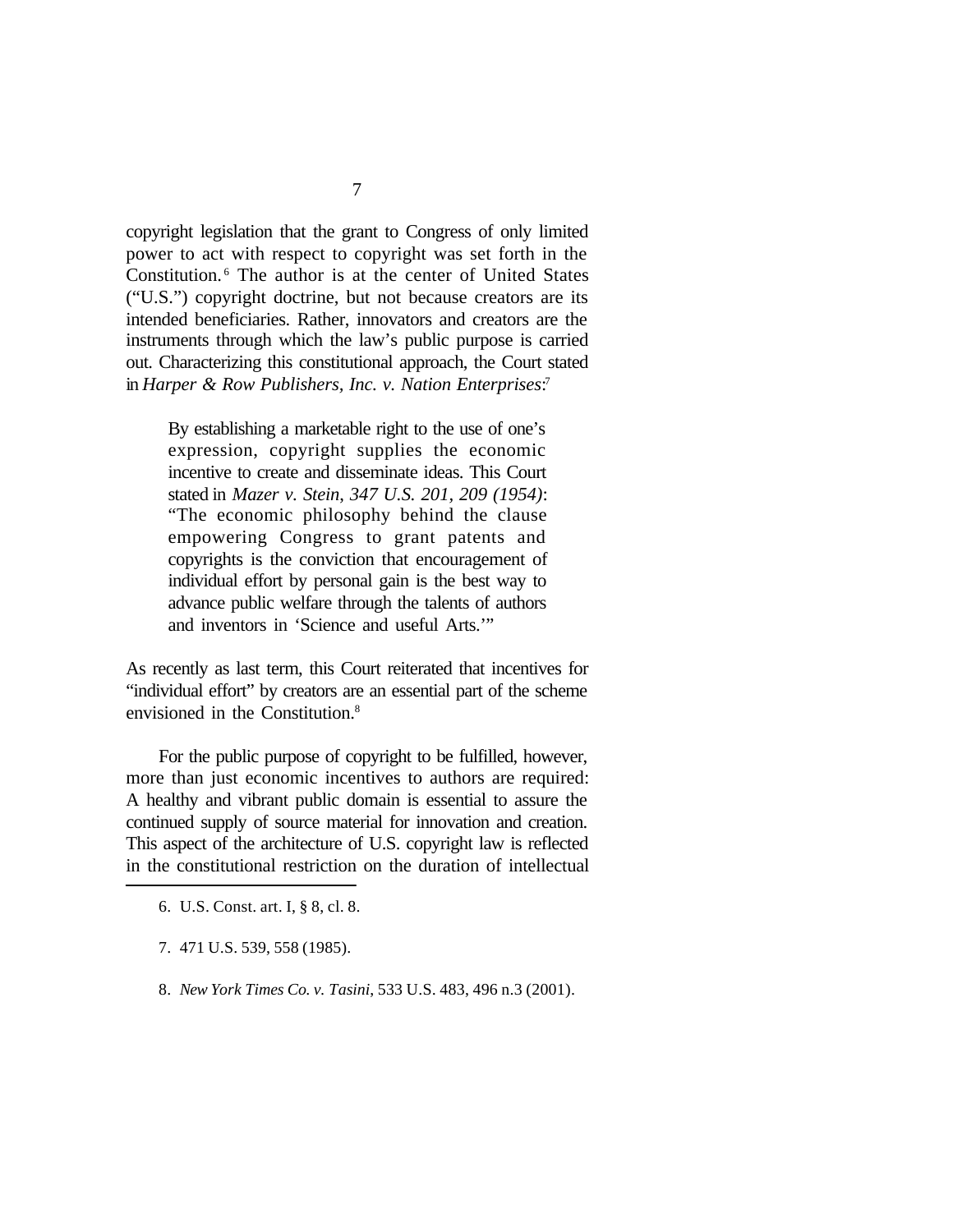property protection to "limited times."<sup>9</sup> Thus, copyright term extension has the potential to undermine the very purpose of copyright law, the promotion of cultural and scientific progress. Such legislation, of which the CTEA is the most recent example, should therefore be subject to careful constitutional scrutiny.<sup>10</sup>

Over the years the Court has repeatedly affirmed the Framers' vision of copyright. In *Steward v. Abend*, the Court stated, "the copyright term is limited so that the public will not be permanently deprived of the fruits of an artist's labor."<sup>11</sup> Similarly, in *Sony Corp. v. Universal City Studios, Inc.*, it stated that copyright "is intended to motivate the creative activity of authors and inventors by the provision of a special reward, and to allow the public access to the products of their genius after the limited period of exclusive control has expired." $12$ Additionally, *Twentieth Century Music Corp. v. Aiken* acknowledged that:

The limited scope of the copyright holder's statutory monopoly, like the limited copyright duration required by the Constitution, reflects a balance of competing claims upon the public interest: Creative work is to be encouraged and rewarded, but private motivation must ultimately serve the cause of promoting broad public availability of literature, music, and the other arts.<sup>13</sup>

10. *See generally* Tyler T. Ochoa, *Patent and Copyright Term Extension and the Constitution: A Historical Perspective*, 49 J. Copyright Soc'y 19 (2001) (discussing the history of copyright term extension).

- 11. 495 U.S. 207, 288 (1990).
- 12. 464 U.S. 417, 429 (1984).
- 13. 422 U.S. 151, 156 (1975).

<sup>9.</sup> U.S. Const. art. I, § 8, cl. 8.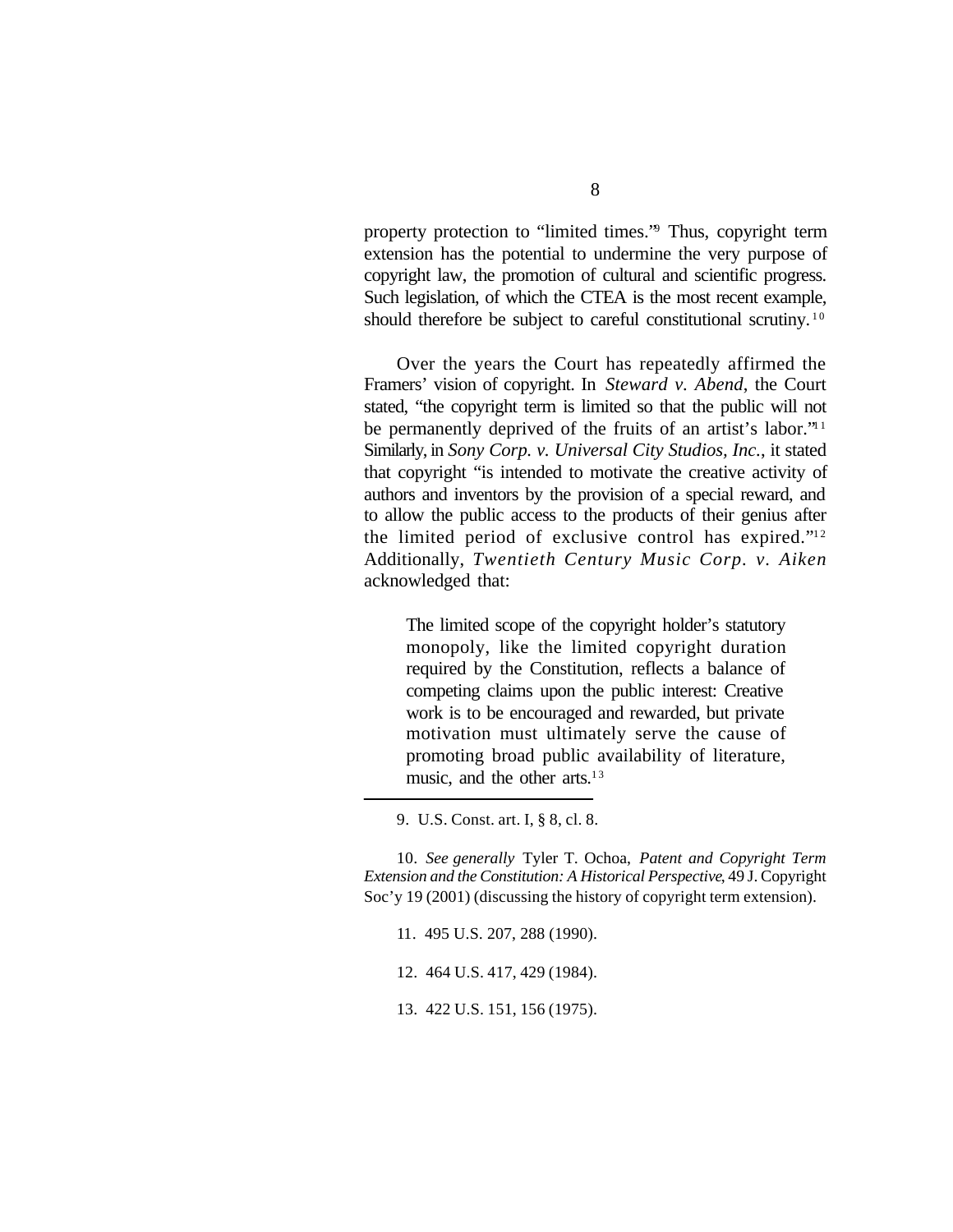Indeed, since 1834, when its decision in *Wheaton v. Peters*<sup>14</sup> categorically rejected natural or "common law" rights in literary property, the Court has repeatedly reaffirmed that the various copyright statutes enacted by Congress must represent a balance between providing protection to authors and assuring access to "the result of their labours [that] may be .. . beneficial to society."<sup>15</sup>

If the goal of copyright law is to "stimulate artistic creativity,"16 then the integrity of the public domain must not be compromised. The creation of new works is largely dependent upon access to the varied language, research, images, and other content of previous works. The concept that all, or even most, new works are wholly original is unfounded; rather, many great works have been the artful retelling of others' stories.<sup>17</sup> New creations and innovations require the interaction of inspiration with the availability of previous works in all genres, including books, music, software, the visual arts and film.

Many literary works are the interpretations of older stories. Mark Twain was a vocal advocate of broad copyright protection

#### 14. 33 U.S. (8 Pet.) 591 (1834).

15. *Id*. at 657-8; *see also* L. Ray Patterson, *Eldred v. Reno: An Example of the Law of Unintended Consequences*, 8 J. Intell. Prop. L. 223, 231 (2001): "[T]he Constitution requires that the copyright statute Congress enacts shall be designed to do three things: to promote learning, because the clause so states; to protect the public domain, because copyright is available only to authors only for their original writings only for a limited time; and public access. . . ."

16. *Aiken*, 422 U.S. at 156.

17. *See* Jessica Litman, *The Public Domain*, 39 Emory L. J. 965, 966 (1990) ("The very act of authorship in *any* medium is more akin to translation and recombination than it is to creating Aphrodite from the foam of the sea.").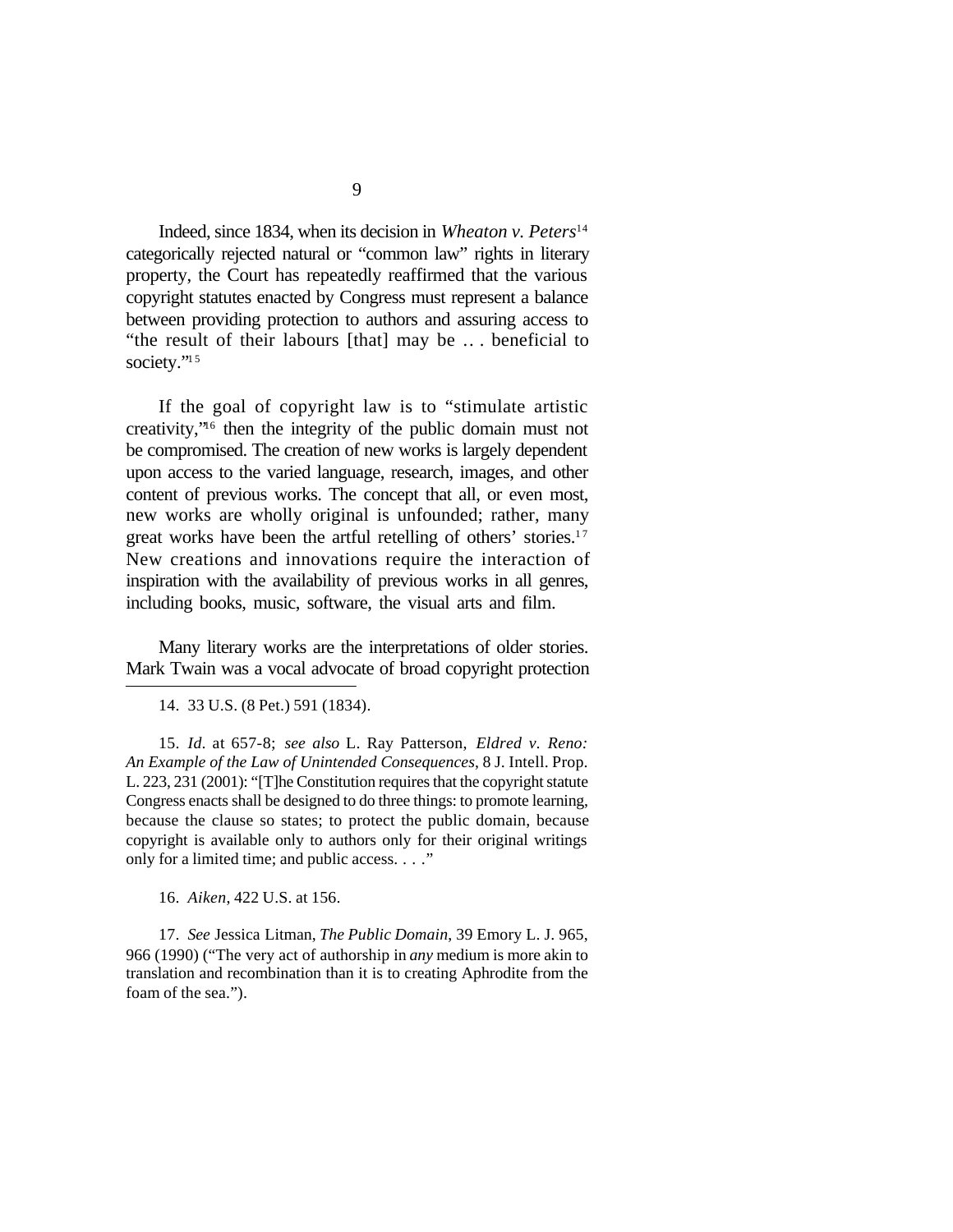but freely admitted that his work was less than wholly original.<sup>18</sup> Twain once wrote that "substantially all ideas are second-hand, consciously or unconsciously drawn from millions of sources ...; whereas there is not a rag of originality about them...."<sup>19</sup> The truth behind this colorful overstatement is seen in Twain's famous work, *The Adventures of Huckleberry Finn*, which was his retelling of Homer's *The Odyssey*. <sup>20</sup> Twain's reliance on the public domain, however, did not end there. Not only is Huck Finn an American version of Ulysses, but Huck's narrative voice draws on and improves the American oral storytelling tradition.

Judge Richard Posner, building upon Melville Nimmer's assertion that *West Side Story* would infringe *Romeo and Juliet* if *Romeo and Juliet* were copyrighted, concluded:

*Measure for Measure* would infringe *Promos and Cassandra*, *Ragtime* would infringe *Michael Kohlhaas*, and *Romeo and Juliet* itself would have infringed Arthur Brooke's *The Tragicall Historye of Romeo and Juliet*, published in 1562, which in turn would have infringed several earlier *Romeo and Juliets*, all of which probably would have infringed Ovid's story of Pyramus and Thisbe – which in *A Midsummer Night's Dream* Shakespeare staged as a play within the play. If the Old Testament had been copyrighted, *Paradise Lost* would have infringed it, not to mention *Joseph and his Brothers*. 21

18. *See generally* Siva Vaidhyanathan, *Copyrights and Copywrong: The Rise of Intellectual Property and How it Threatens Creativity* 56 (2001) (noting that Twain boasted of liberally borrowing from others' stories).

19. *Mark Twain's Letters* 731 (Albert Bigelow Paine ed., 1917), *quoted in* Vaidhyanathan. *Id.* at 64.

20. Vaidhyanathan, *supra* note 18, at 69.

21. Richard A. Posner, *Law and Literature* 399 (2d ed. 2000) (citation omitted).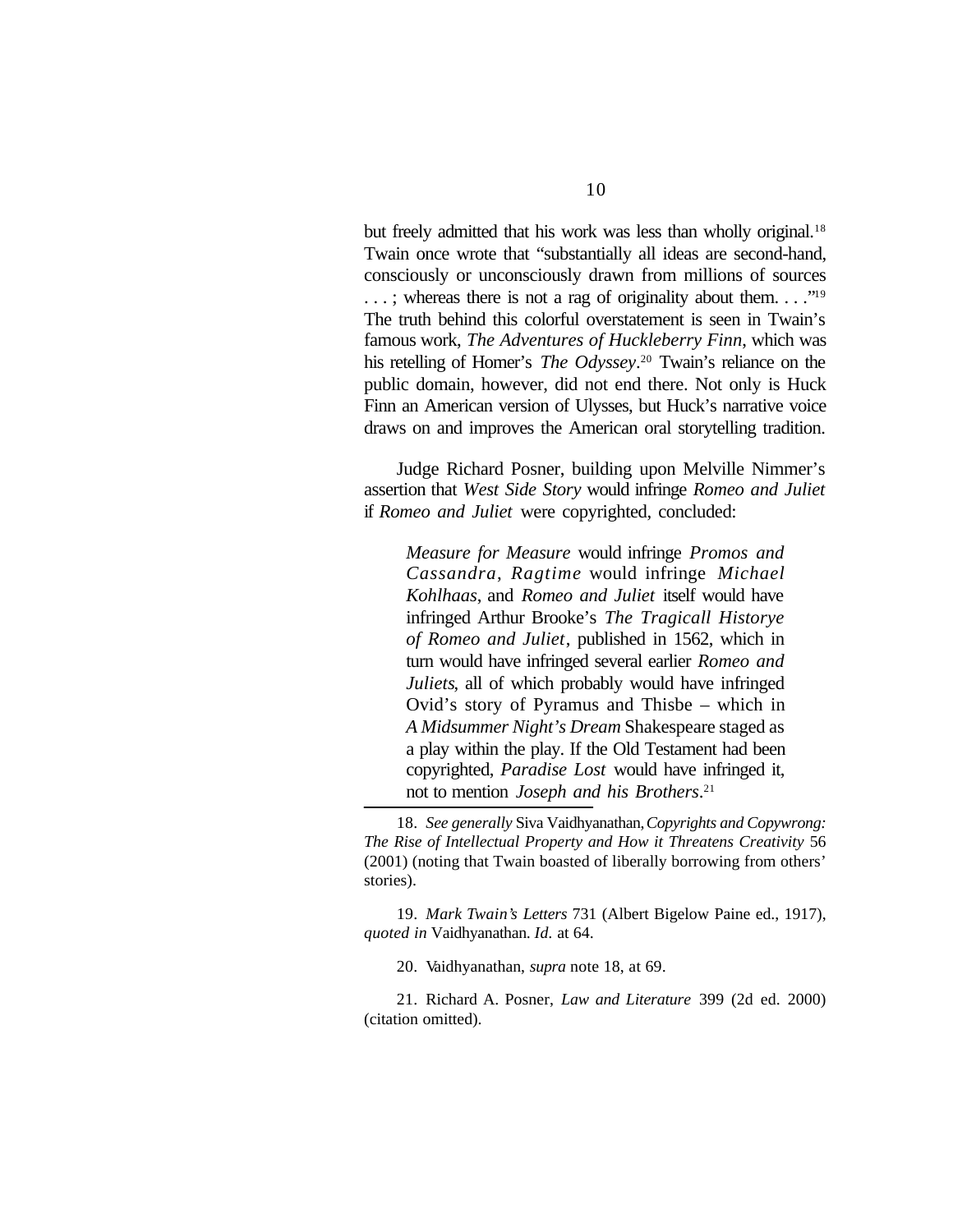Aggressive copyright laws, in particular the CTEA, impermissibly threaten this kind of cumulative creativity.<sup>22</sup>

Similarly, many renowned musical works are based on previous creations. For example, "Good Night Sweetheart" (1931) is based on themes from Schubert's Symphony in C and Liszt's Preludes, "Love Me Tender" (1956) is based on "Aura Lee" by George Poulton, and "The Lion Sleeps Tonight" (or "Wimoweh") (1962) is based on a traditional African song.<sup>23</sup>

The American blues tradition also illustrates the reliance of creative innovators on the music of the past. The blues originally derived from West African music and rhythm and developed as musicians of each generation repeated and embellished the musical and lyrical contributions of their predecessors. This dynamic process not only carries forward cultural traditions but has generated new musical movements such as jazz and rock and roll.<sup>24</sup>

In other very different domains of innovation, such as computer software development, reliance on pre-existing material in the creation of new works also is ubiquitous. The rapid development of the U.S. software industry since the 1970's has been fueled by the fact that:

Innovation in software development is typically incremental. Programmers commonly adopt software design elements .. . by looking around for

<sup>22.</sup> *Id*. at 403 ("The more extensive is copyright protection, the more inhibited is literary imagination. This is not a good reason for abolishing copyright, but it is a reason possibly for narrowing it, and more clearly for not broadening it.").

<sup>23.</sup> Stephen Fishman, *The Public Domain, How to Find and Use Copyright* 4/38 (2001). *See also* Ochoa, *supra* note 10, at n.10, (discussing additional musical works based on existing works from the public domain).

<sup>24.</sup> Vaidhyanathan, *supra* note 18, at 125.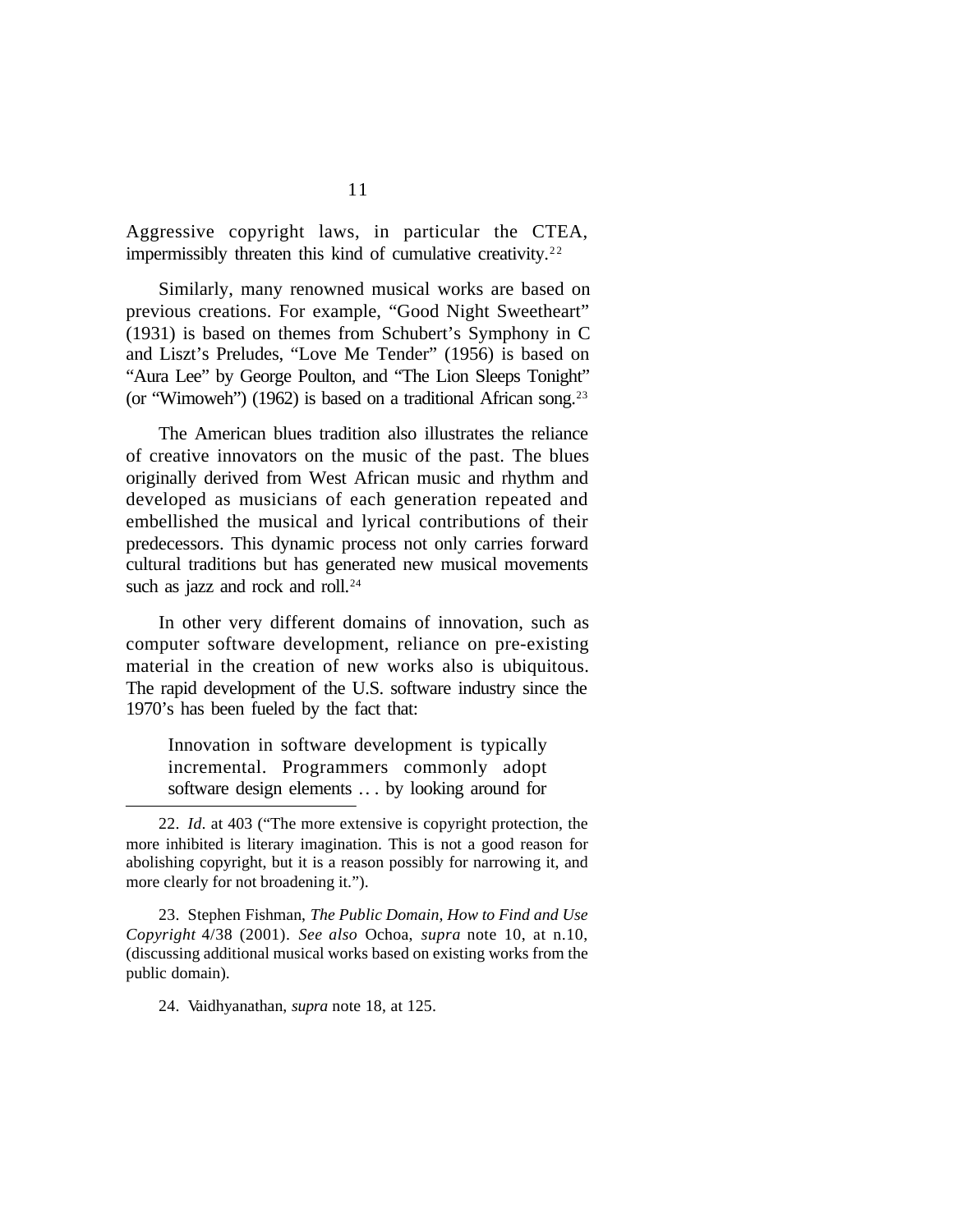examples or remembering what worked in other programs. These elements are sometimes adopted wholesale, but often they are adapted to a new context or set of tasks. In this way, programmers both contribute to and benefit from a cumulative innovation process. $25$ 

Software is a young field, and no software has yet entered the public domain via copyright expiration. Nevertheless, software engineers understand the importance of access so well that some programs have achieved near-public domain status. One is the so-called "Berkeley TCP/IP stack" that enables computers to be connected to the Internet. The University of California licenses it on terms that allow anyone to make any use of it, with proper attribution. This software was incorporated into several popular operating systems and played an important role in the growth of the Internet. Ultimately, however, such affirmatively designed substitutes for the public domain cannot be relied upon alone to sustain cumulative innovation.<sup>26</sup>

26. Another attempt to approximate a public domain for software is the GNU Public License ("GPL"), which covers many popular copyrighted software programs including the Linux operating system. Software covered by the GPL may be examined and used freely by anyone, provided that any derivative works are also licensed under the GPL. A large and diverse community of programmers works on GPL-covered software and thus contributes to the GPL's pseudo-public domain. Opponents of the GPL's use, such as Microsoft, point out that the GPL prevents the software it covers from being incorporated into commercial products; and thus, they argue, the GPL's pseudopublic domain is an inferior substitute for a real public domain. *See, e.g.*, Prepared Text of Remarks by Craig Mundie, Senior Vice President, Microsoft, Inc., "*The Commercial Software Model*," New York University Stern School of Business, May 3, 2001, http://www.microsoft.com/presspass/exec/craig/05-03sharedsource.asp (last visited May 13, 2002).

<sup>25.</sup> *See* Pamela Samuelson, *et al.*, *A Manifesto Concerning the Legal Protection of Computer Programs*, 94 Colum. L. Rev. 2308, 2330-31 (1994).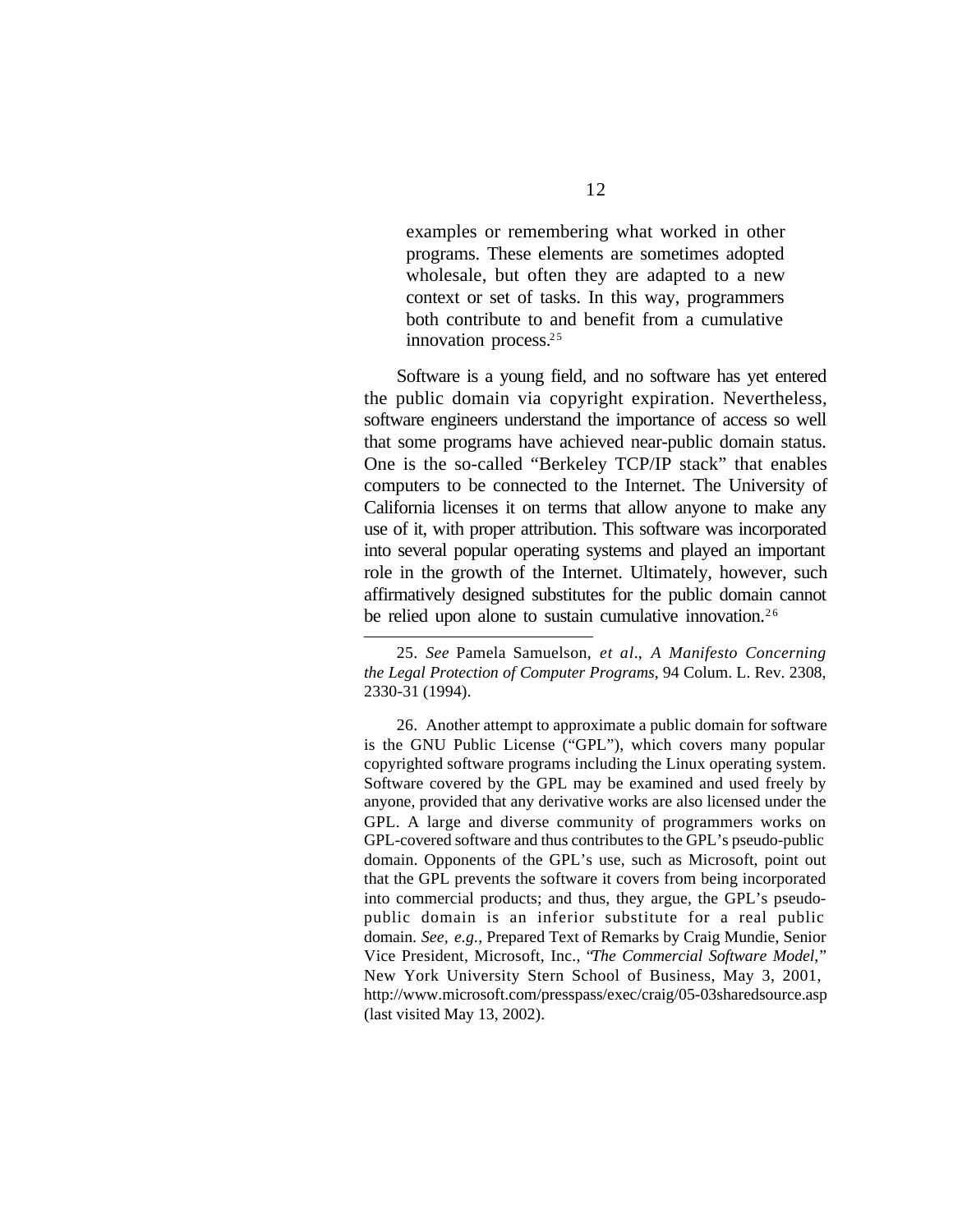Corporate producers of intellectual property as well as individual creators repeatedly have reaped the benefits of using previously created works for inspiration. Most of the Walt Disney Company's widely acclaimed animated feature films are based upon preexisting stories. For example, *Snow White* and *Cinderella* are based upon the Grimm Brothers' *Children and Household Tales* (*Grimms' Fairy Tales)*; while *Pinocchio*, *The Little Mermaid*, *The Jungle Book*, and the *Hunchback of Notre Dame* are based upon modern literary works by Carlo Collodi, Hans Christian Anderson, Rudyard Kipling and Victor Hugo, respectively. Moreover, all these literary works were in the public domain when the films were released. Even the ubiquitous Mickey Mouse bears a striking resemblance to an earlier large-eared, big-footed, button-nosed, wide-eyed, britches-wearing character called Oswald the Lucky Rabbit.<sup>27</sup>

Another example of the derivation of figures of popular culture from preexisting material is the Wile E. Coyote character. Created by cartoonist Chuck Jones for Warner Bros., Wile E. Coyote not only carries the mark of Jones' creativity, but also incorporates elements of multiple preexisting sources and traditions, including Mark Twain's tales of coyotes in *Roughing It* and the Trickster figure of Native American folklore.<sup>28</sup>

28. *See* Shelly Fisher Fishkin, *Lighting Out for the Territory: Reflections on Mark Twain and American Culture* 147-9 (1997); *see also* Lewis Hyde, *Trickster Makes This World* 18-19 (1999) (describing the Native American Trickster character as a coyote that often fell prey to his own traps).

<sup>27.</sup> *See* Russell Merritt and J.B. Kaufman, *Walt in Wonderland* 86-119 (1993). The similarities between the two characters illustrate the extent to which new creations in the realm of popular culture often rely on preexisting materials. Walt Disney's early Oswald cartoons drew heavily on general cartooning motifs and specific prior copyrighted works. After losing the rights to the design of the Oswald character, Disney nonetheless reused many of its elements in creating Mickey Mouse. *Id*.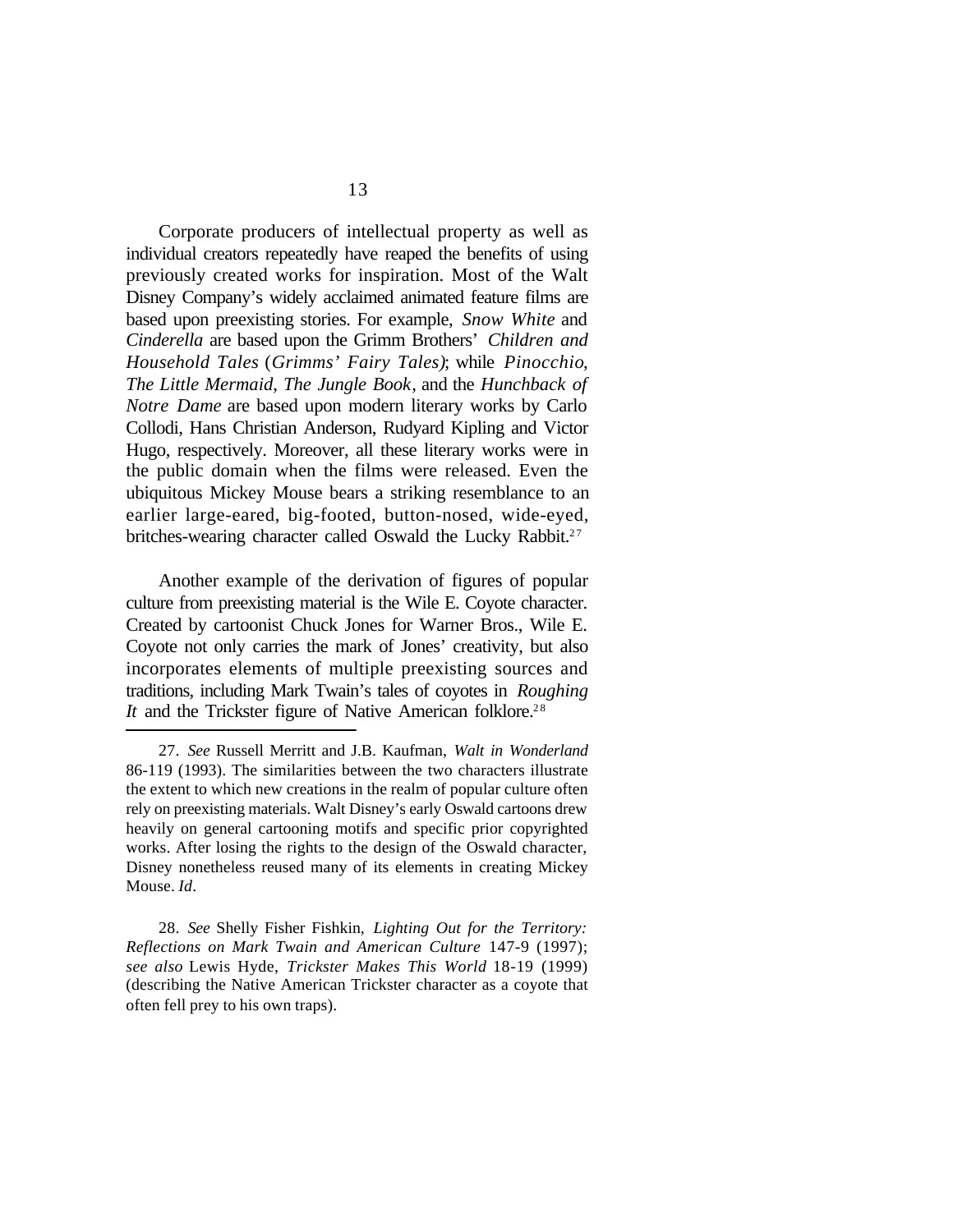Ironically, companies and industries that have drawn freely on preexisting materials (including those in the public domain) to create their own copyrighted works were instrumental in advocating copyright term extension. The result was legislation, the CTEA, that created a 20-year moratorium on the addition of material to a vital public resource.

The public domain enables creation or "artful retelling" by serving as "a device that permits the rest of the system to work by leaving the raw material of authorship available for authors to use."29 In addition to academic commentators, the judiciary has recognized the importance of this resource:

Overprotecting intellectual property is as harmful as underprotecting it. Creativity is impossible without a rich public domain. Nothing today, likely nothing since we tamed fire, is genuinely new: Culture, like science and technology, grows by accretion, each new creator building on the works of those who came before. Overprotection stifles the very creative forces it's supposed to nurture.<sup>30</sup>

The CTEA exemplifies the concern to which this passage points: freezing the public domain by limiting contemporary creators' access to many works that could generate new creation. This legislation does not nurture creative minds, but instead stifles the process of innovation through overprotection.

Amongst the most glaring omissions Congress made when considering the CTEA were its failures to assess the cost of the

<sup>29.</sup> Litman, *supra* note 17, at 968.

<sup>30.</sup> Kozinski, J., dissenting from the denial of the petition for rehearing *en banc*, *White v. Samsung Electronics Inc.*, 971 F.2d 1395, *petition for reh'g en banc denied*, 989 F.2d 512, 513; *cert. denied*, 508 U.S. 951 (1993).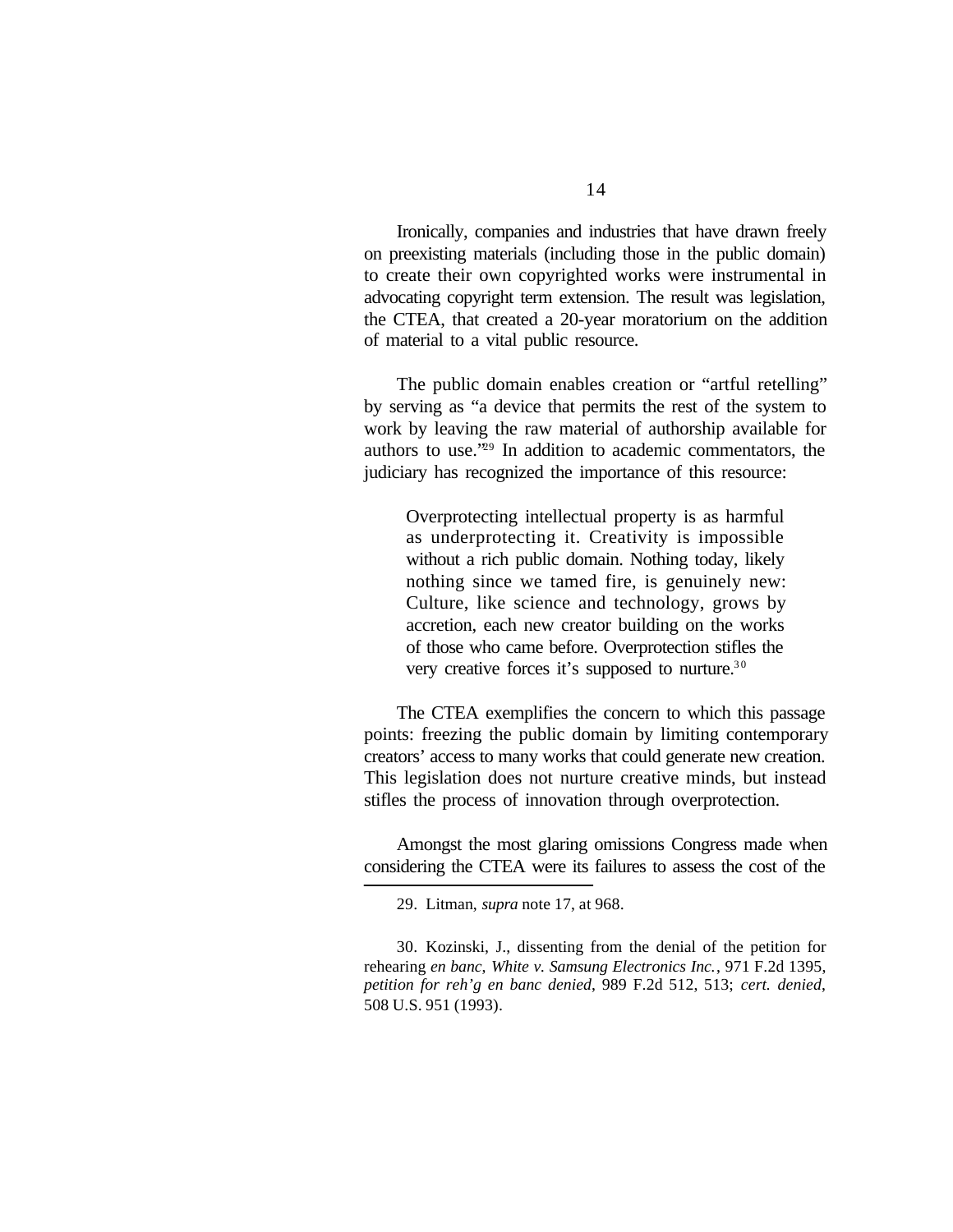legislation to the public domain and the future of innovation and to balance that cost against whatever benefits the legislation might offer the public welfare.

### **II. CONGRESS FAILED IN ITS OBLIGATION TO FULLY CONSIDER THE EFFECTS OF ENACTING THE CTEA**

Every law enacted by Congress must be based on powers granted to it by the Constitution: "The powers of the legislature are defined and limited; and that those limits may not be mistaken or forgotten, the Constitution is written."31 The ultimate question for this Court is whether Congress, in enacting the CTEA, violated its constitutional duty when it extended monopoly protection for copyrighted works without regard to the impact upon the accessibility of cultural products for new creation and the enrichment of the public. The Constitution grants Congress the power to legislate copyright protection for authors, but requires that Congress exercise this power in order to promote the public interest. Congress neglected this limiting principle when it enacted the CTEA, which blocks the entry of works into the public domain and thereby damages a mechanism that contributes substantially to cultural progress.

Any major adjustment in the scope of intellectual property protection must be directly linked to the promotion of creation and innovation. In *Graham v. John Deere Co*., the Court stated that the grant of authority over patents in the intellectual property clause:

[I]s both a grant of power and a limitation. This qualified authority, unlike the power often exercised in the sixteenth and seventeenth centuries by the English Crown, is limited to the promotion of advances in the 'useful arts.'<sup>32</sup>

<sup>31.</sup> *Marbury v*. *Madison*, 5 U.S. (1 Cranch) 137, 176 (1803).

<sup>32.</sup> 383 U.S. 1, 5 (1966).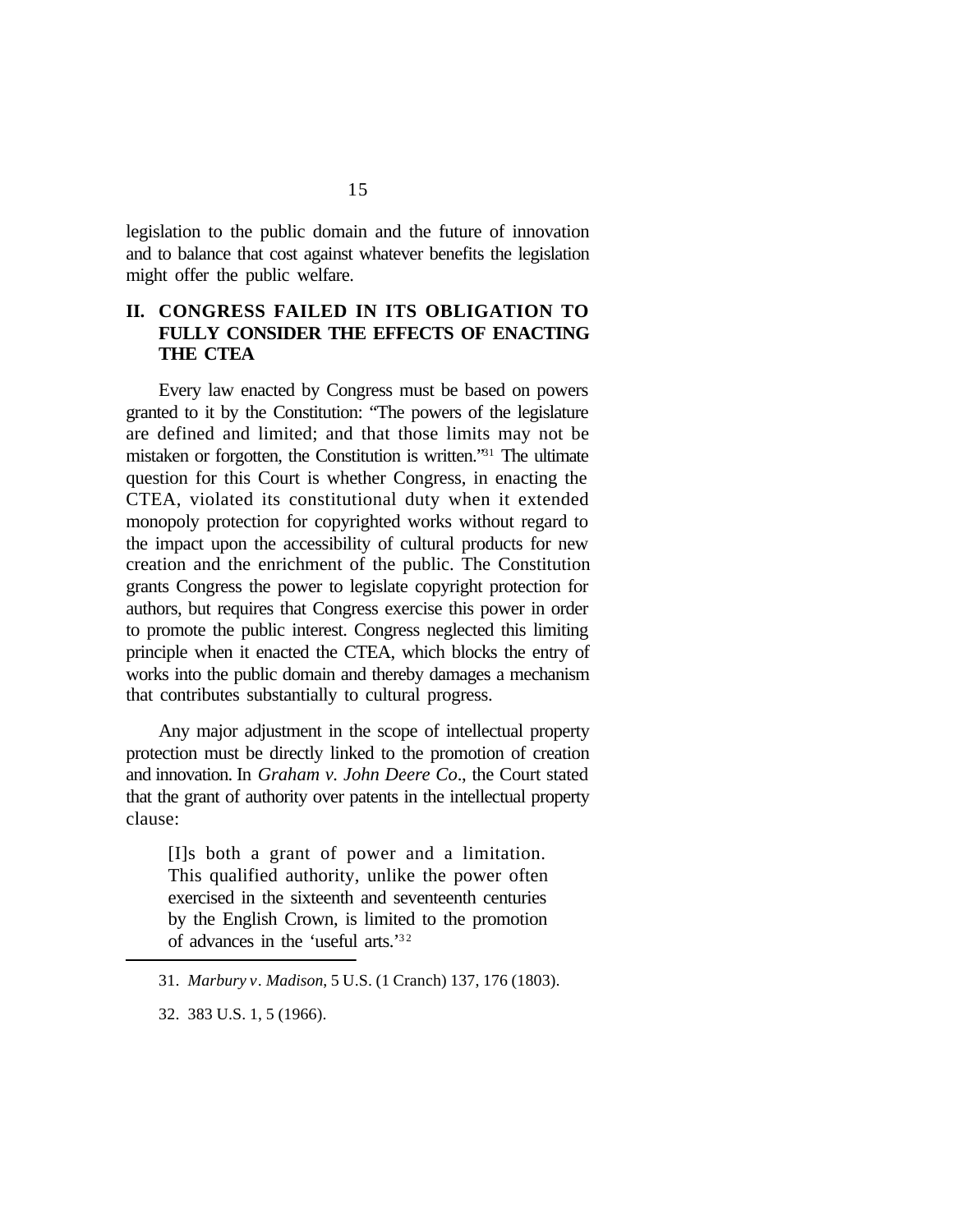The Court further stated that "Congress in the .. . exercise of the patent power may not .. . enlarge the patent monopoly without regard to the innovation, advancement, or social benefit gained thereby."33 While *Graham* specifically addressed constraints on the congressional patent power, Congress' power over copyrights is similarly limited.34 But in enacting the CTEA, Congress failed to give due regard to the public purposes of copyright.

Before passing the CTEA, Congress appears to have paid insufficient attention to the Constitutional basis for its actions and to have given great credence to issues tangential to its constitutional duty. Had it thoroughly examined the implications of the extension, Congress would have found it constitutionally unwarranted. While the House and Senate Judiciary Committees issued reports after holding numerous hearings in successive Congresses, the Congress did not adequately address many issues that should have been considered, including the threat term extension poses to the public domain as a "creative commons."<sup>35</sup>

Of course, Congress did suggest various affirmative justifications for the CTEA, but none of these furthered the constitutional purpose of copyright. Their presence in the record is insufficient to uphold legislation that violates the constitutional limitation on the exercise of its congressional power.

In *United States v. Lopez*, the Court held that Congress' exercise of regulatory authority under the commerce clause must

35. *See generally* S. Rep. No. 104-315 (1996); H.R. Rep. No. 105- 452 (1998).

<sup>33.</sup> *Id*. at 6.

<sup>34.</sup> *See* Ochoa, *supra* note 10, at 103-6.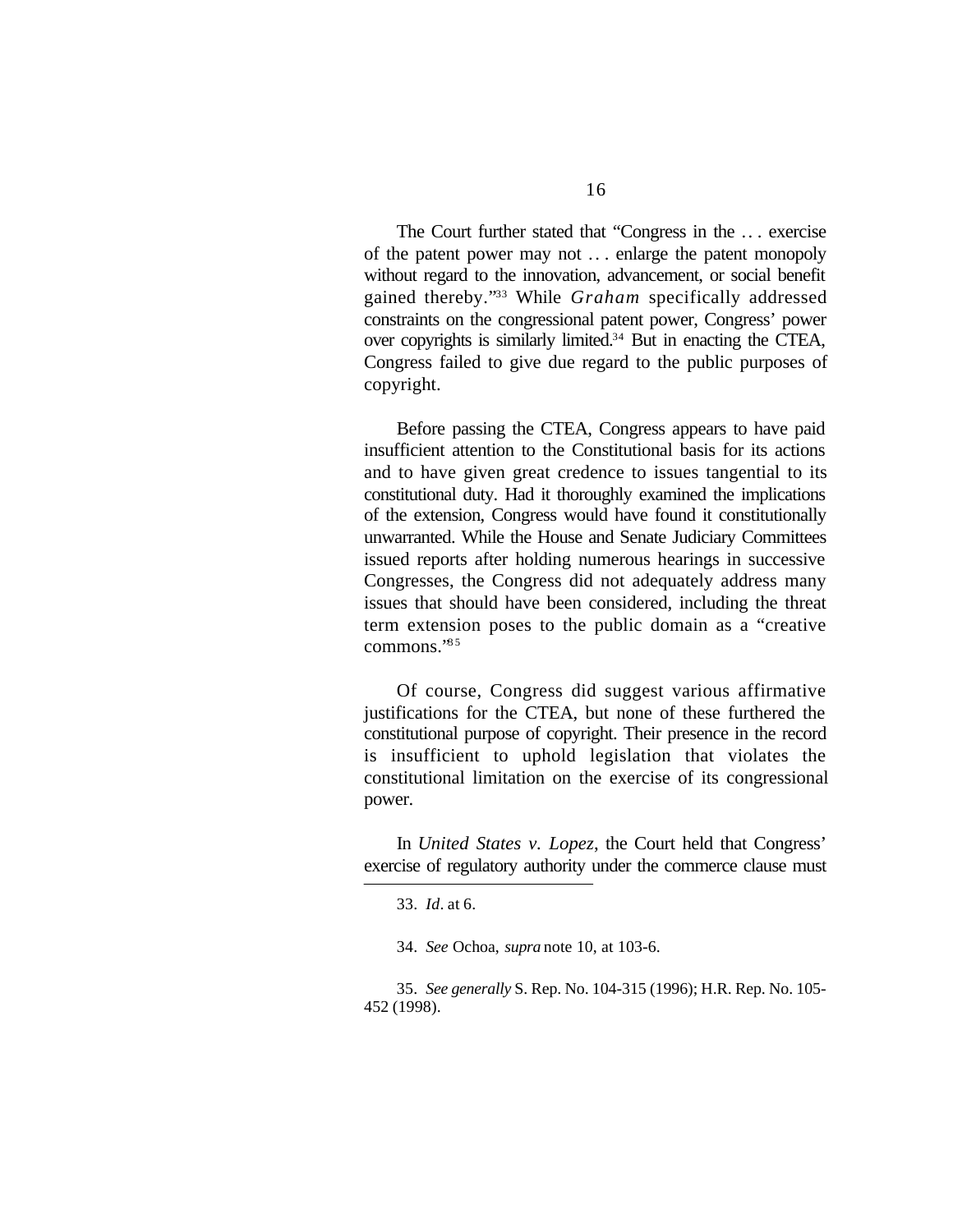be carefully scrutinized when it is in tension with an important limiting constitutional principle.36 There this Court took a critical view of the congressional justifications for the exclusion of guns from school zones because Congress' power was constrained by constitutional limitations relating to federalism. Here, this Court should scrutinize the proffered congressional justifications for the CTEA with similar care, because the constitutional grant of power to create protections for authors is constrained by the intellectual property clause's requirement that such protection be solely for the promotion of cultural and scientific progress. In exercising this power, Congress "may not overreach the restraints imposed by the stated constitutional purpose."<sup>37</sup>

Among the asserted justifications for term extension were harmonization of U.S. copyright law with the law of the European Union ("E.U."), the provision of benefits to authors and their heirs, and even the promotion of motion picture preservation. The foregoing reasons, however, all fail to support an exercise of congressional power that disregards the constitutional mandate to balance exclusive rights with the promotion of progress. All of these justifications are irrelevant to the constitutional purpose of copyright and most are without factual foundation. In addition, the CTEA fails to provide meaningful incentives to creativity and innovation of the kind that the U.S. copyright system is designed to afford.

<sup>36.</sup> 514 U.S. 549, 564 (1995) ("We rejected these [government] arguments because . . . if we were to accept the Government's arguments, we are hard pressed to posit any activity by an individual that Congress is without power to regulate.")*.* In the Court of Appeals below, Judge Sentelle stated, "Congress concluded a given piece of legislation that serves a constitutional purpose 'does not necessarily make it so.'" *Eldred v. Reno* 253 F.3d at 854 (2001) (Sentelle, J., dissenting) (citing *Lopez*, 549 514 U.S. at 557 n.2, *United States v. Morrison*, 529 U.S. 598, 614 (2000).

<sup>37.</sup> *Graham*, 383 U.S. at 5-6.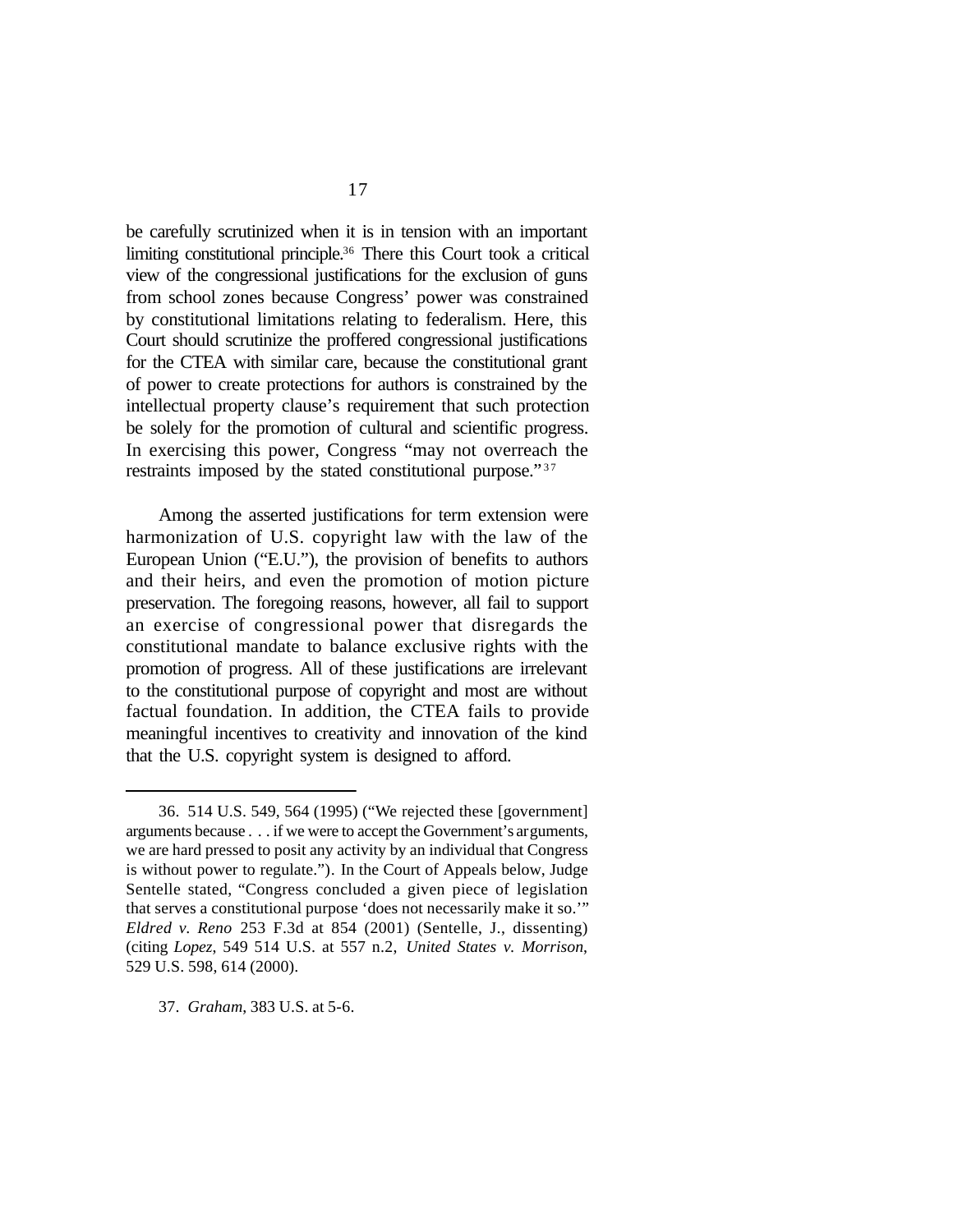#### **A. EUROPEAN UNION HARMONIZATION**

The justification most widely offered to Congress in support of the CTEA was the importance of bringing U.S. copyright law into alignment with E.U. law.<sup>38</sup> For example, the Motion Picture Association of American ("MPAA") offered testimony stating that copyrighted works were America's most successful export, earning roughly \$45 billion a year abroad, but that some additional potential revenue was diverted from U.S. copyright holders due to the disparity of protection between the U.S. and some European nations.<sup>39</sup> Accordingly, the industry concluded that this revenue could be preserved only by passing the CTEA and, thus, securing 20 years of additional protection for U.S. works in Europe. However, the maintenance of the U.S. position in the international information marketplace, whether desirable or undesirable, is an objective unrelated to the kind of "progress" envisioned in the constitutional clause regarding intellectual property.

The goal of copyright is not to create wealth, but to stimulate innovation. While E.U. harmonization might produce wealth for some, the costs to domestic "progress" are potentially steep. Americans, who are greater users of U.S. works than citizens of other countries, now must suffer from the discouraging effects of copyright extension upon domestic creativity.<sup>40</sup>

The inappropriateness of discouraging new domestic creativity in order to align U.S. law with that of Europe becomes

38. *See generally* S. Rep. No.104-315 (1996); H.R. No. 105-452 (1998).

39. *See The Copyright Term Extension Act of 1995: Hearing on S. 483 Before the Senate Judiciary Comm.*,  $104<sup>th</sup>$  Cong. 40-41 (1995) ["1995 Senate Hearings"] (statement of Jack Valenti, President and Chief Executive Officer, Motion Picture Association of America (["Valenti statement"]) ).

40. *See infra* notes 50-66 and accompanying text.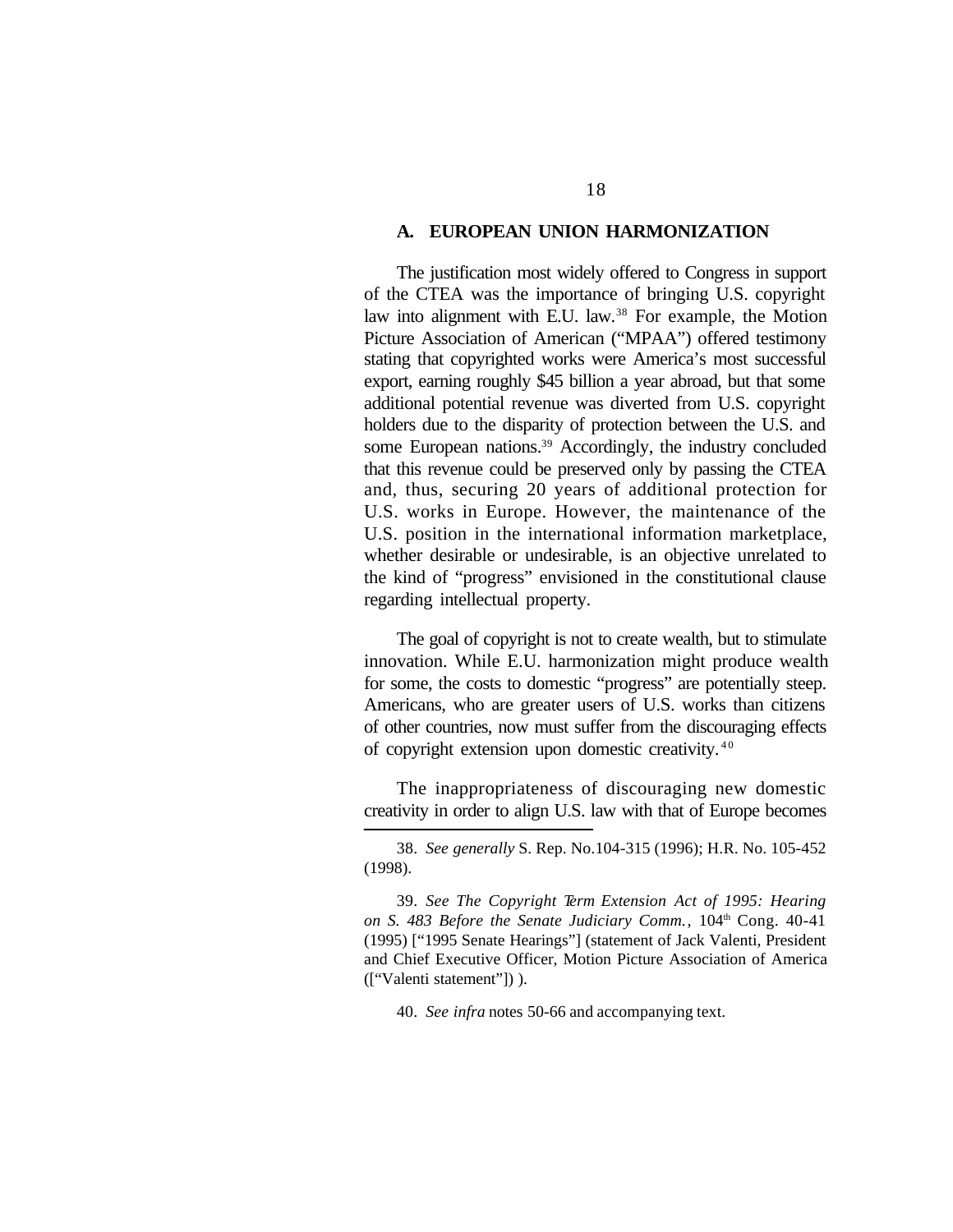even more apparent when one considers the different bases of European and U.S. intellectual property systems. The ultimate goal of European copyright law is to benefit authors and creators rather than to promote a larger public purpose; European law embodies a natural rights theory that treats copyright as a simple entitlement. $41$  Conversely, the U.S. copyright system is based on the unequivocal constitutional directive that new innovation be promoted through limited economic incentives. This incentive-based scheme explicitly rejects any focus on natural rights.<sup>42</sup> Consequently, the U.S. cannot, consistent with the Constitution, fully align itself with the philosophically different E.U. system.<sup>43</sup>

42. *See* 33 U.S. (8 Pet.) at 657-63, *see also* H.R. Rep. No. 2222, at 7 (1909):

The enactment of copyright legislation by Congress under the terms of the Constitution is not based on any natural right that the author has in his writings, for the Supreme Court has held that such rights as he has are purely statutory rights, but on the grounds that the welfare of the public will be served and the progress of science and useful arts will be promoted....

By the same token, in the United States copyright is viewed as an "impingement on the public domain," a concept that would have no meaning in the European philosophical context. *See* L. Ray Patterson, *Free Speech, Copyright and Fair Use*, 40 Vand. L. Rev. 1,7 (1987).

43. *See* Dennis S. Karjala *et al.*, *Statement of Copyright and Intellectual Law Professors in Opposition to H.R. 604*, *H.R. 2589*, *and S.505* (Jan. 28, 1998) http://www.law.asu.edu/HomePages/Karjala/ (Cont'd)

<sup>41.</sup> *See* Sam Ricketson, *The Berne Convention for the Protection of Literary and Artistic Works: 1886-1986* 5-6 (1987) "([Eighteenth century French copyright laws placed authors' rights on a more elevated basis than the [British] Statute of Anne. . . . [T]he rights being protected [were treated] as being embodied in natural law. . . . This new conception of author's rights had a great effect on the law of France's neighbors.  $\ldots$  .").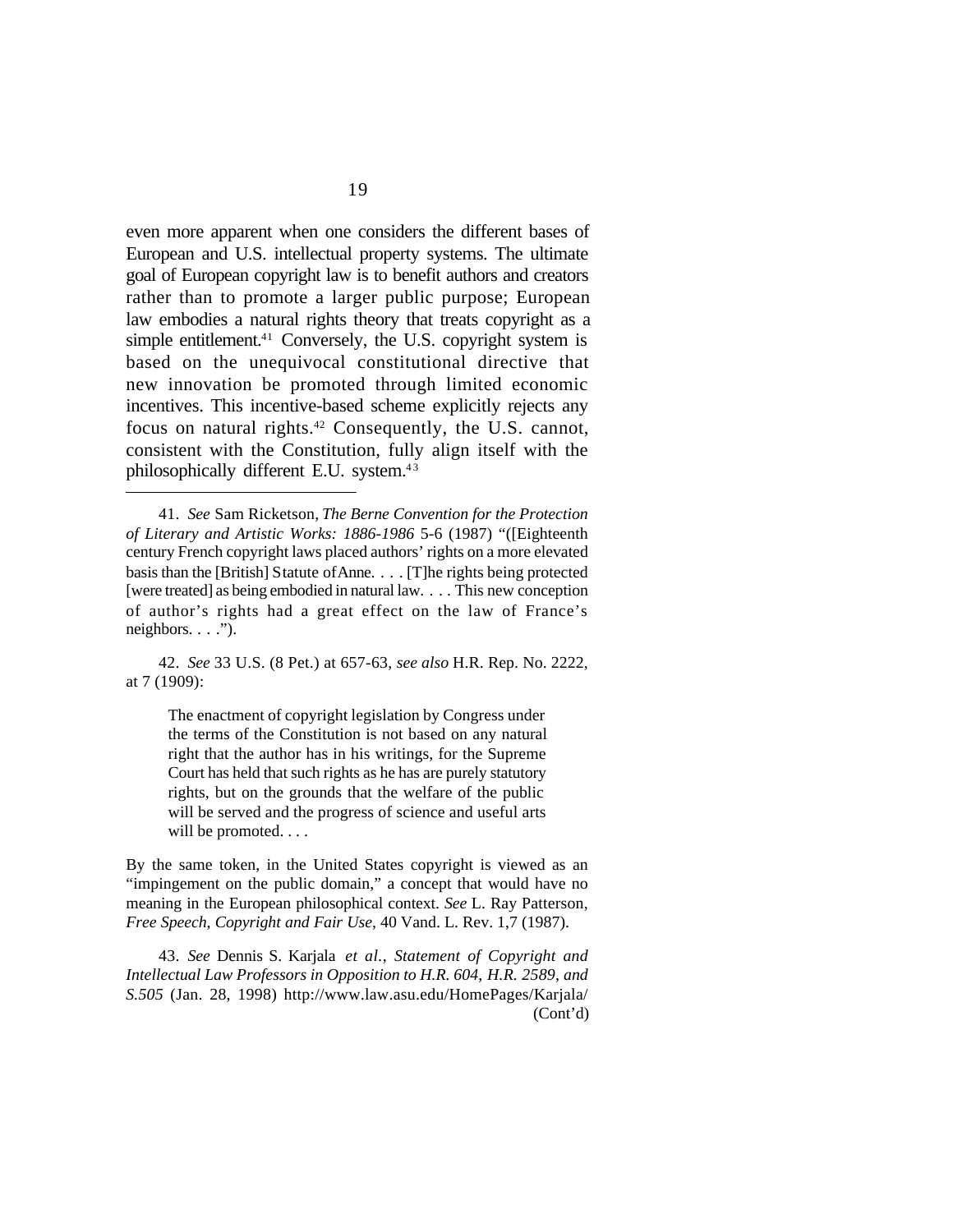#### **B. BENEFIT TO AUTHORS**

In justifying the CTEA, Congress also relied on the fact that term extension would generate benefits to copyright owners, including individual authors and their families, in the form of possible additional revenue from their works. While such benefits may be welcome, they do not in themselves represent "progress" in the constitutional sense and therefore cannot be weighed against the costs to new creativity that flow from the harm the CTEA has wreaked on the public domain.

As demonstrated below,<sup>44</sup> neither the prospect of additional income from Europe, nor the increased domestic protection provided by the CTEA, functions as a meaningful incentive to new creativity or innovation, the only constitutional basis that would have enabled congressional action in enacting the CTEA. In the legislative history, however, it is suggested that Congress may have regarded the benefits of term extension to copyright owners, particularly the heirs of individual authors, as an independent justification for term extension.<sup>45</sup> If so, this rationale represents a fundamental congressional misunderstanding of the constitutional goals of the U.S. intellectual property system.

This is true, in particular, with respect to one provision of the CTEA that was specifically designed to benefit individual authors and their successors, which amends section 304 of the

#### (Cont'd)

OpposingCopyrightExtension/legmats/1998Statement.html (last visited, May 14, 2002): ("[W]e cannot allow discrimination in Europe to force us to change our entire intellectual property philosophy — based on the public interest — just to put a few dollars into the pockets of descendants and assignees of creative authors from the distant past.")

44. *See* discussion *infra* pp. 23-28.

45. *See, e.g.*, *1995 Senate Hearings*, *supra* note 39, at 58-59 (statement of Mrs. Henry Mancini, widow of Henry Mancini).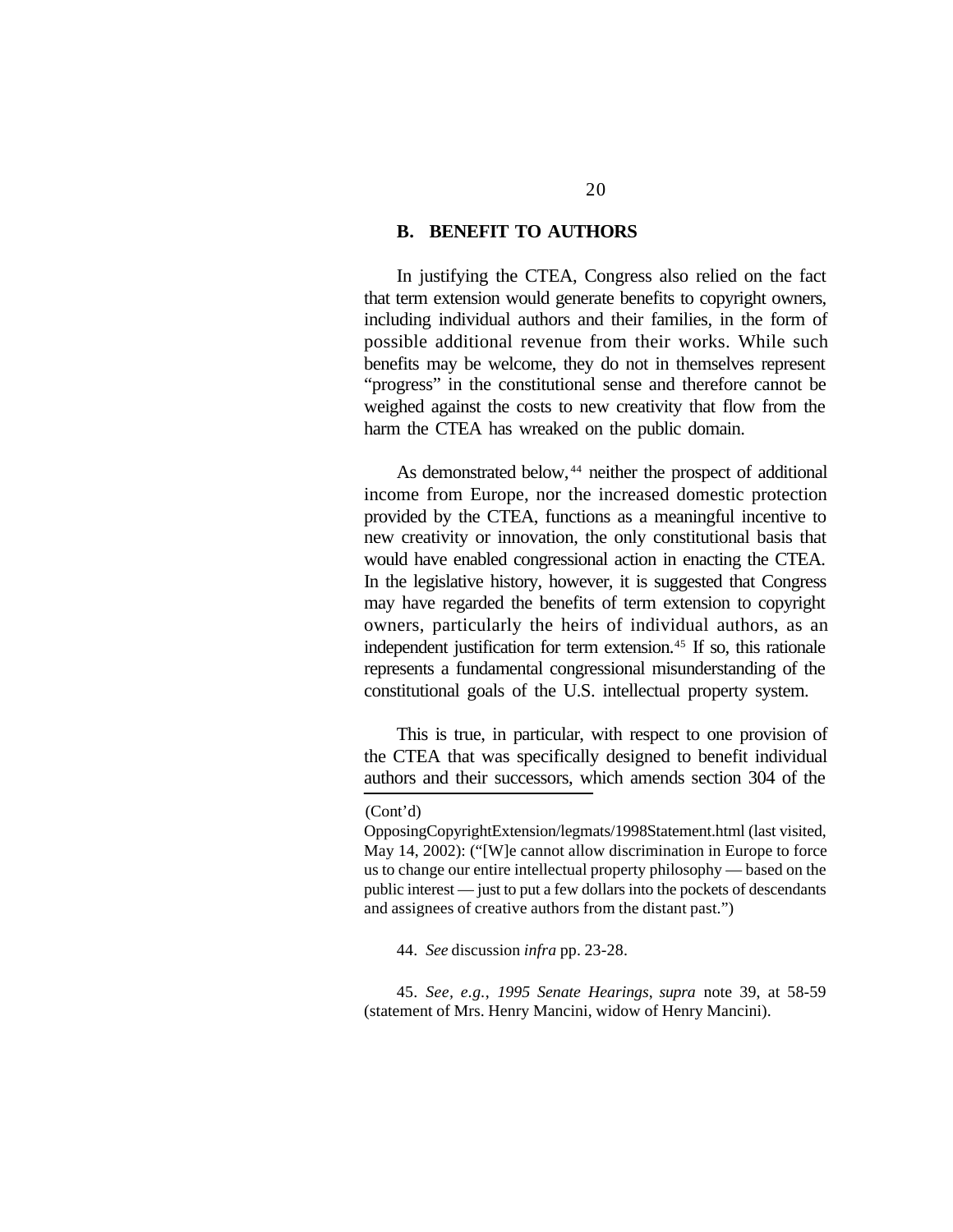Copyright Act. The amendment grants an extra opportunity to reclaim rights that authors and their successors had assigned away. This provision was specifically designed to give "original authors or their dependents .. . the opportunity to bargain for the rights provided by the 20-year copyright term extension," (if and only if they had not already exercised termination rights in the 19-year additional term provided by the 1976 Act.) $46$ In other words, the CTEA gives some authors and heirs an additional chance to take a "second bite at the apple" in exploiting their works. Although this economic opportunity may represent a desirable reallocation of wealth among authors' families and authors' assignees, it is irrelevant to the constitutional purpose of copyright and fails to serve as a true incentive to new creation.

### **C. FILM PRESERVATION**

Another rationale presented to and embraced by Congress was the purported effect of term extensions in promoting the preservation of historic American films.47 However, this justification fails to support the enactment of the CTEA for several reasons. As important as maintaining old commercial motion pictures may be, this function is not the objective of the copyright system, which exists to promote *new* innovation and creativity. Moreover, Congress had before it no testimony from which it could conclude that the asserted connection between extended protection and film preservation was a genuine one.<sup>48</sup>

47. *See* Valenti statement, *supra* note 39, at 42, and S. Rep. No. 104-315 at 13 (1996).

48. *See* Ochoa, *supra* note 10, at 123-4

"The CTEA is not narrowly tailored to serve this objective; it extends all existing copyrights, whether or not the work (Cont'd)

21

<sup>46.</sup> Copyright Act, 17 U.S.C. §§ 303-304 (2000).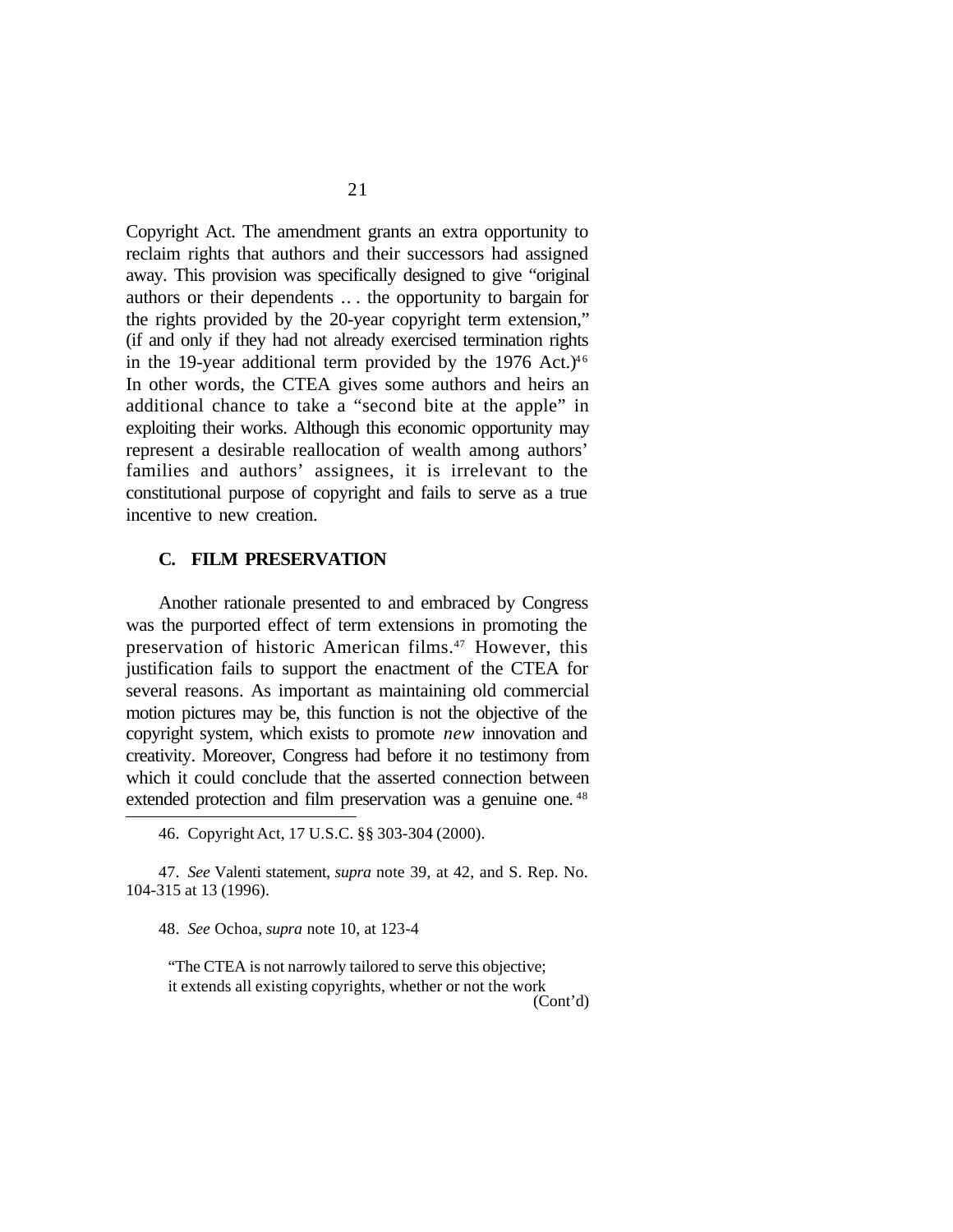Because the physical instability of nitrate motion picture stock results in the certain eventual decomposition of the original negatives as well as surviving prints, this extension serves to make films that would have entered the public domain unavailable for preservation by independent enthusiasts and entrepreneurs while that preservation is still possible.<sup>49</sup> Thus, this extension, by making these films legally inaccessible, actually prevents many priceless motion pictures from ever being restored.

### **D. LACK OF ADDITIONAL INCENTIVES AND NEW DISINCENTIVES FOR INDIVIDUAL CREATORS**

Although promoting creativity was a rationale for enacting the CTEA,<sup>50</sup> Congress did not seriously evaluate the CTEA's

(Cont'd)

is in any danger of deterioration . . . reward[ing] those corporate copyright owners who allowed the films to deteriorate in the first place, without requiring any restoration efforts at all. If films were allowed to enter the public domain sooner rather than later, they would not disappear; instead they could be restored by [other] organizations."

49. *See* John McDonough, *Motion Picture Films and Copyright Extension* (2002), http://www.public.asu.edu/~dkarjala/commentary/ McDonough.html (last visited May 13, 2002).

50. *See, e.g.*, *1995 Senate Hearings*, *supra* note at 55-57 (statements of Don Henley, Bob Dylan and Carlos Santana) (asserting that support of the CTEA was based primarily on the potential exploitations of their grandchildren); *compare with* S. Rep. No. 104- 315, at 32 (1996) (statement of Sen. Brown in dissent):

There is nothing in the hearing record that suggests extending the copyright term will result in more works or (Cont'd)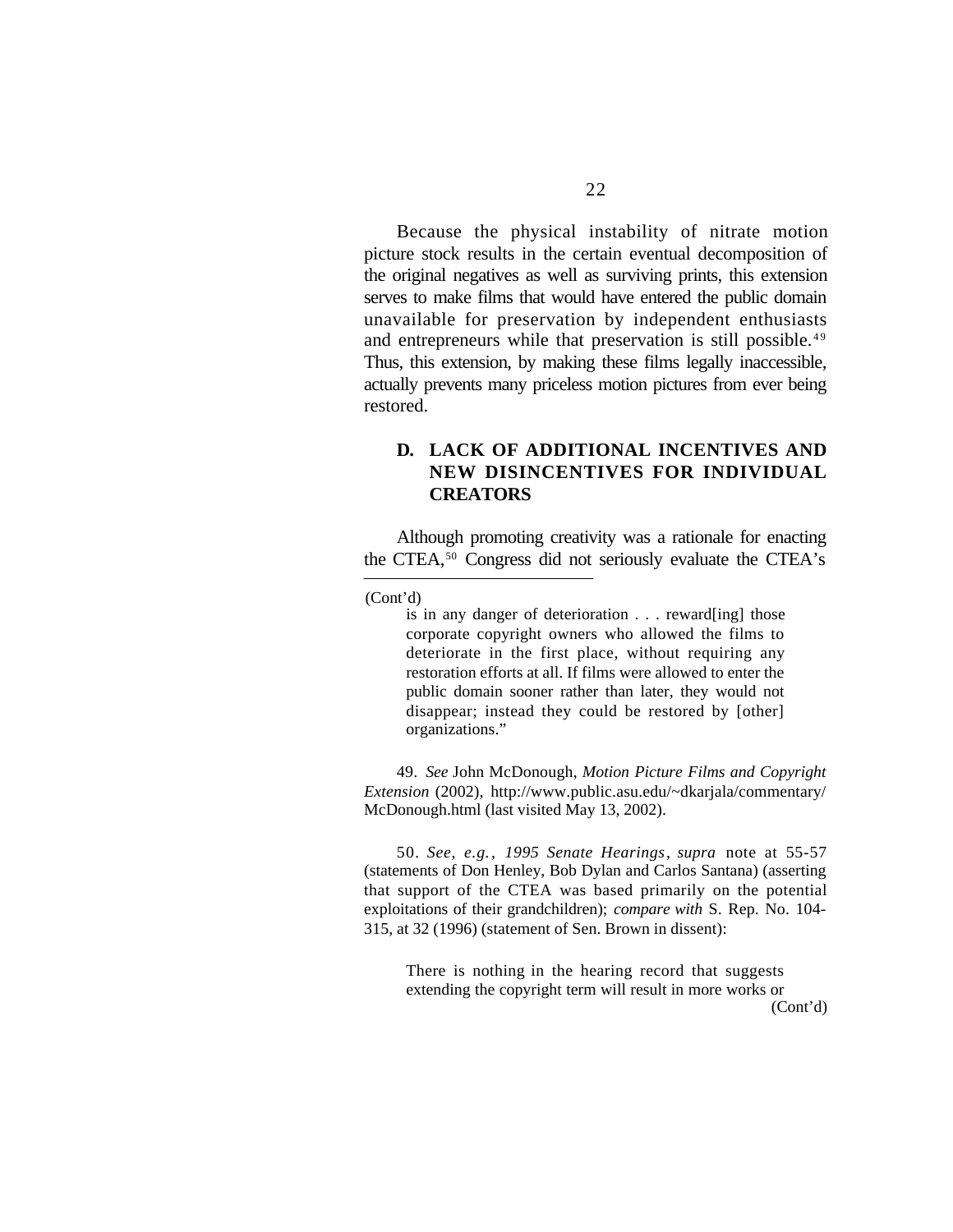incentive effects, if any, on authors considering new creative efforts. In one respect, of course, the incentive rationale was utterly without merit: By definition, retrospective term extension for existing works cannot promote new creativity. There can be no incentives to create works that already exist.

Moreover, as the Register of Copyrights conceded in her Senate testimony, the positive incentive effects of the additional terms for new works are at best trivial.<sup>51</sup> The additional protection will only take effect far in the future, when the present discounted value of any additional revenue is vanishingly small, to say nothing of highly uncertain. In contrast, through additional access costs and problems in obtaining copyright clearances, the CTEA imposes immediate and significant disincentives on contemporary authors seeking to create new works.

The CTEA added 20 years of protection to the end of an existing life-plus-50 year term. The possibility of income so far in the future can provide at best a negligible additional incentive for current productive effort, even given unrealistically generous assumptions. An example would be the case of a 35-year old author, who writes a book today that will generate an assured annual royalty of \$5,000 throughout the term of protection under the CTEA – 110 years if the author lives to be 75. If this individual's personal discount rate is 5 percent, the total economic value of the final 20 years of protection at the time of

51. *See infra* note 64.

<sup>(</sup>Cont'd)

higher quality works. Indeed our success as a nation of creators suggests the opposite. The majority report observes that copyright term extension may provide an incentive to create for corporate creators: another 20 years of revenue from current works might, for example, subsidize new motion pictures. However, this is more a corporate subsidy than an incentive to create.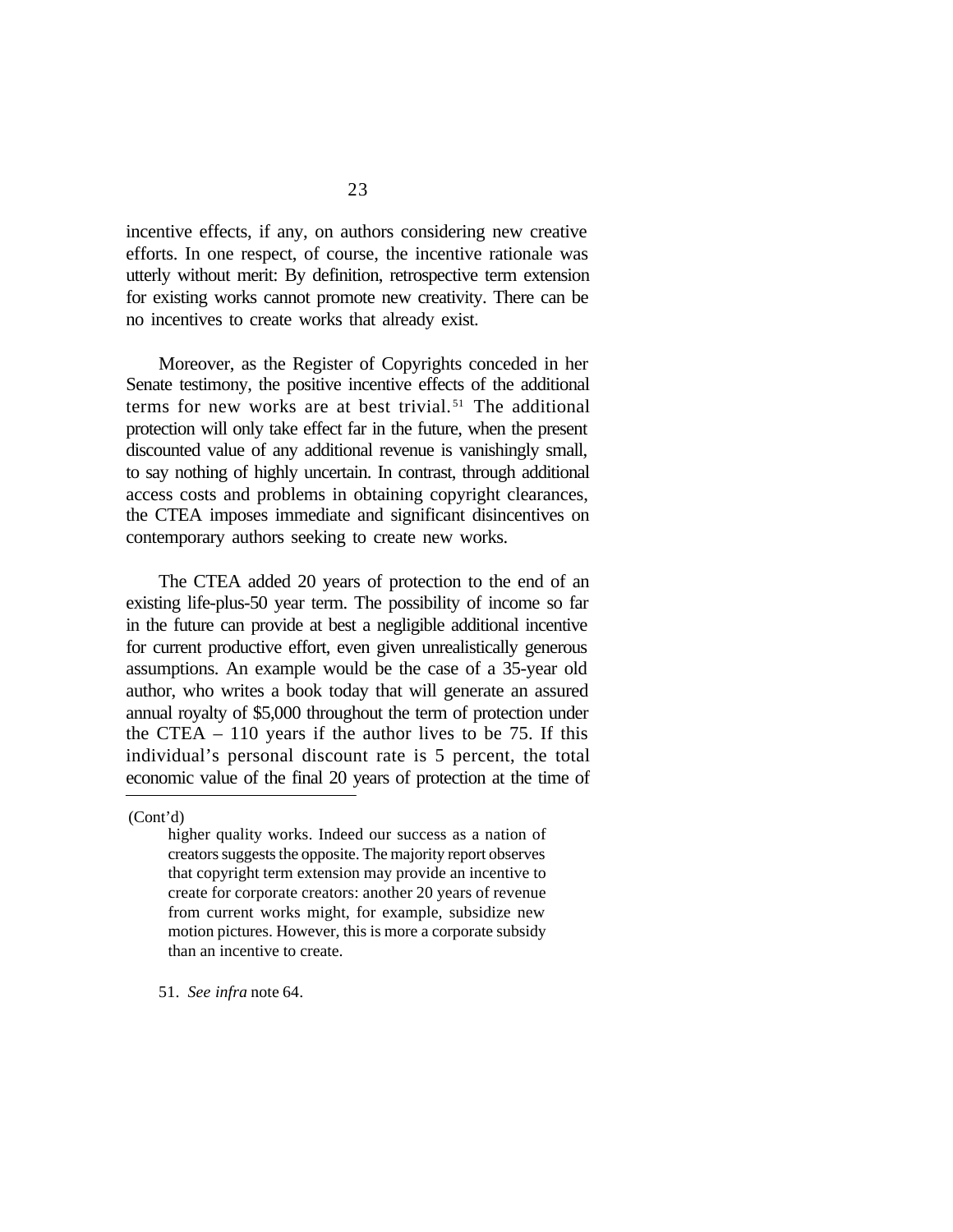the work's creation would be only \$771.80.52 In fact, individuals' real discount rates are actually much higher, reducing further any present incentive value of copyright protection in the remote future.53 Moreover, for many creative works the potential for future returns is highly uncertain, rather than assured, and likely to decrease over time. These factors would cause the contemporary author to further discount the present value of possible future income.54 However, there is no indication that in enacting the CTEA Congress took the economic realities of incentives into account in assessing the benefits and costs to creativity.

53. The discount rate should reflect both the inflation rate and some additional amount, because people prefer money in the short term and could make alternative investments of money (or creative effort). *See, e.g.*, Richard L. Revesz, *Environmental Regulation, Cost-Benefit Analysis, and the Discounting of Human Lives*, 99 Colum. L. Rev. 941, 958-59 (1999).) Individuals may have personal economic discount rates that approach 50% per year, which are not limited to monetary decisions, but also affect other choices. *See, e.g.*, U. Benzion, *et al.*, *Discount Rates Inferred from Decisions: An Experimental Study*, 35 Management Science 270 (1989); R.H. Thaler, *Some Empirical Evidence on Dynamic Inconsistency*, 8 Economic Letters 201 (1981); G.B. Chapman, *Temporal Discounting and Utility for Health and Money*, 22 J. Exper. Psych.: Learning, Memory, and Cognition 771 (1996).

54. *See, e.g.*, Breyer, *supra* note 53, at 324, n.169; *see also* Paul Goldstein, *Copyright § 4.7*, at 4:138 (Supp. 2001) ("According to the 1961 Report of the Register of Copyrights, fewer than fifteen percent of all copyrights were renewed under the 1909 Act.").

<sup>52.</sup> By contrast the cumulative *present* value of economic returns from years 0 to 90 is \$98,761.31. This can be measured by summing the present value of each year's return. The present value of a payment in the future is  $[1/(1+r)^t]A$ , where r is the discount rate, t is the years in the future, and A is the payment amount. *Cf.* Stephen Breyer, *The Uneasy Case for Copyright*, 84 Harv. L. Rev. 281, 324 (1970) (increased present value of term extension is "hardly enough to effect [the author's] decision to write in the first place. . . .").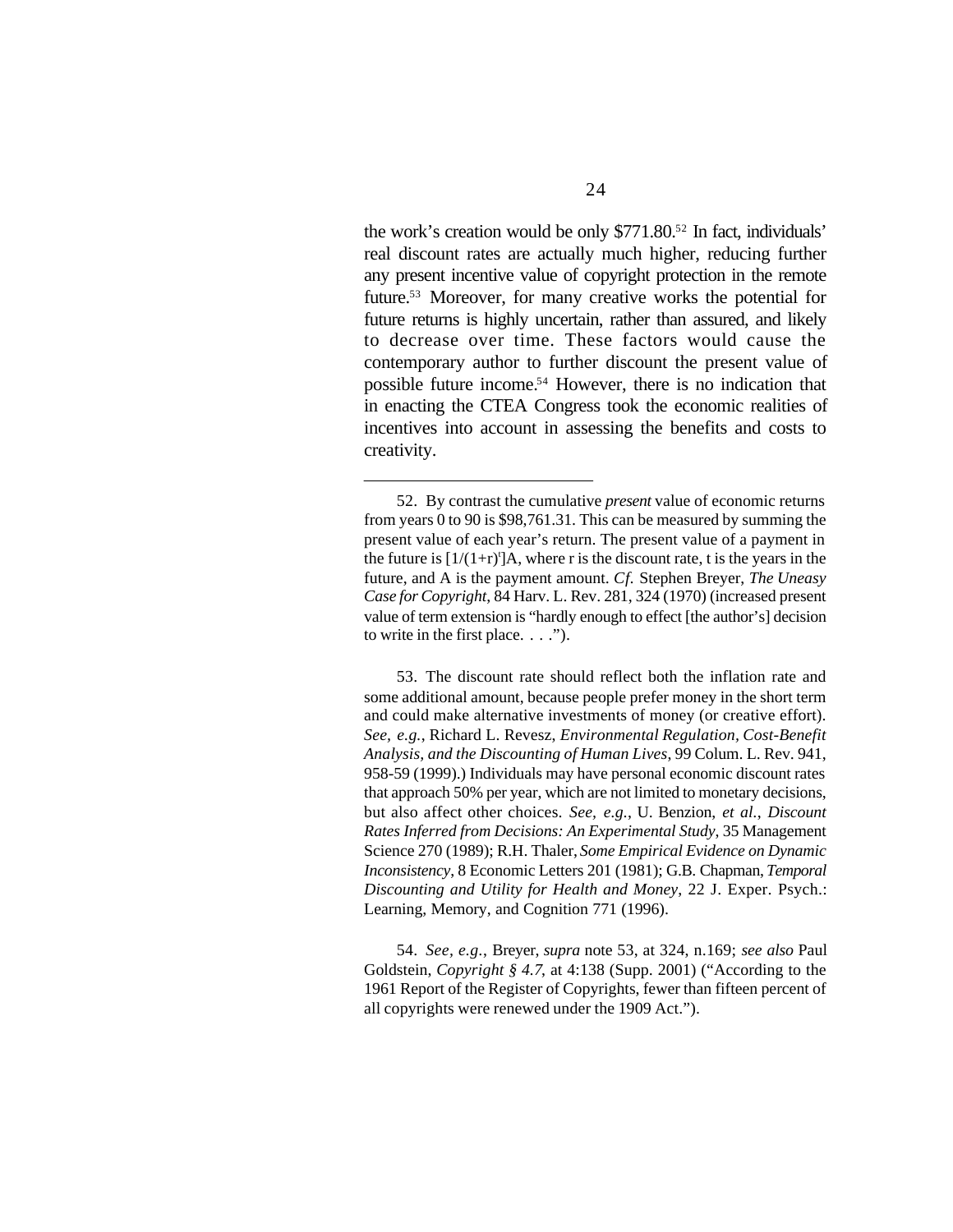The CTEA imposes substantial and immediate disincentives on authors seeking to create new works that far outweigh any trivial and uncertain economic incentives for current production. Because of the CTEA, authors will continue to need rights clearances to draw upon existing copyrighted material that would otherwise enter the public domain. As a result, they will encounter extra expense, hardship and uncertainty, all of which stifle the creative process.<sup>55</sup> For example, concerns over potential liability dictate that any copyrighted work used in a film, even incidentally, must be cleared.<sup>56</sup> This applies even to the use of a poster on a wall or a billboard in the background: "Almost every piece of artwork, any piece of furniture, or sculpture, has to be cleared before you can use it."57 This clearance problem was highlighted by a successful director who, when asked what advice he would give to a young film maker, replied:

I would say to an 18-year-old artist, you're totally free to do whatever you want. But – and then I would give him a long list of all the things that he couldn't include in his movie because they would not be cleared, legally cleared. That he would have to pay for them. [So freedom? Here's the freedom]: You're totally free to make a movie in an empty room, with your two friends.<sup>58</sup>

Another serious inhibition on the creative process resulting from copyright extension is the rigid control often wielded

56. *See, e.g.*, *Woods v. Universal City Studios, Inc*., 920 F. Supp. 62 (S.D.N.Y. 1996) (enjoining distribution of the film *Twelve Monkeys* because an artist claimed a chair shown briefly in the movie resembled a sketch of a piece of furniture he had designed).

57. Lessig, *supra* note 56, at 3 (quoting Davis Guggenheim in a telephone interview conducted by Lawrence Lessig on Nov. 15, 2000).

58. *Id.* at 5.

<sup>55.</sup> Lawrence Lessig, *The Future of Ideas* 3-4 (2001).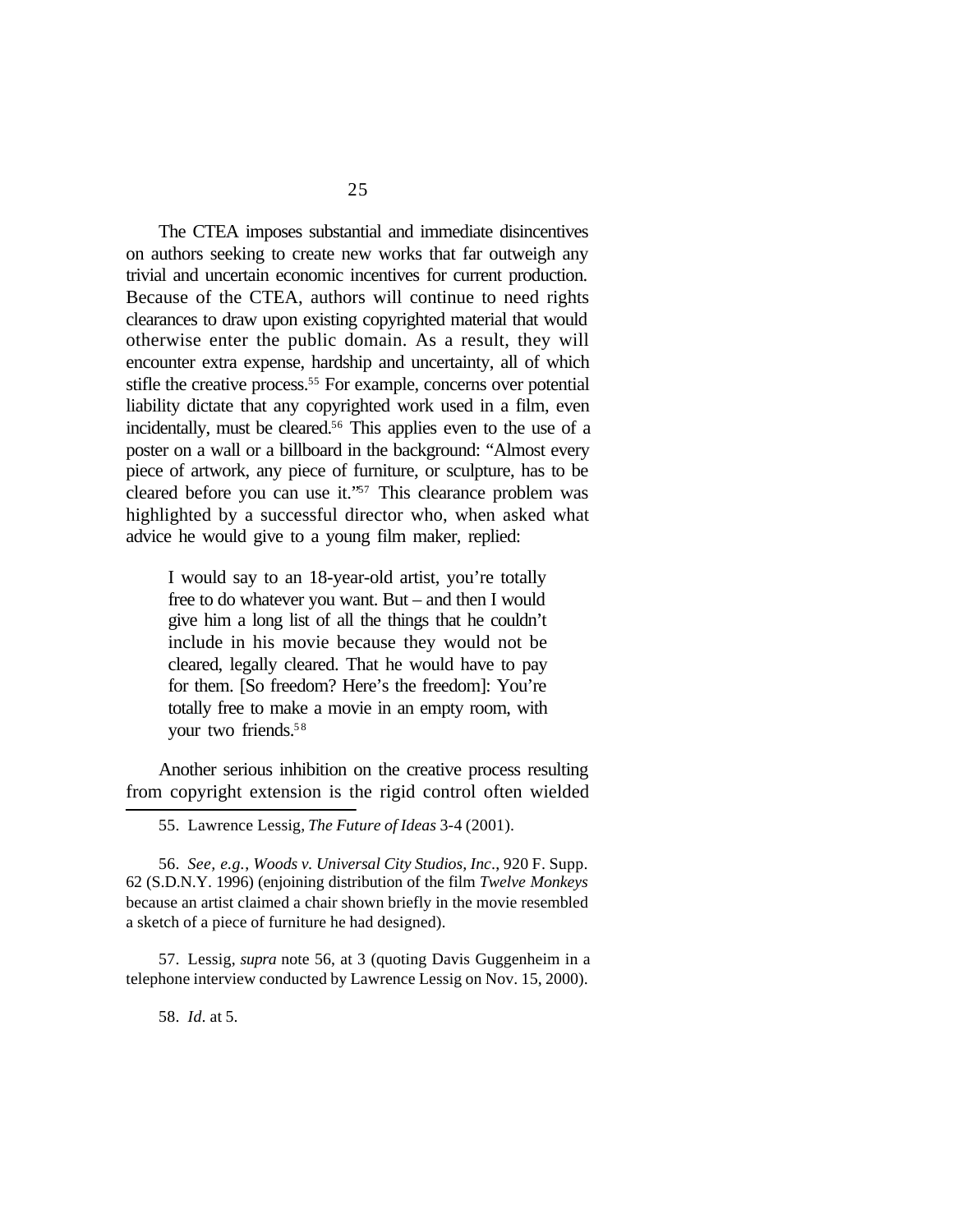by heirs to works, long after the original authors' deaths. Such barriers, now wholly disassociated from the incentives that once inspired the works' creation, frustrate the creativity of new authors. For example, the Gershwin Family Trust retains complete control over the present stage uses of *Porgy and Bess*  $(1935)$ ,<sup>59</sup> demanding absolute compliance with their wishes by potential licensees. A notable condition is that the work be performed only by an all-black cast.<sup>60</sup> George Gershwin has been dead for 65 years; new and varied styles of performance and theatrical representation have emerged since his death.<sup>61</sup> His work could serve as an inspiration for creative interpretations of the powerful themes he introduced; however, his heirs remain inflexible.

Similarly, Margaret Mitchell's estate maintains an iron grip on the classic novel *Gone With the Wind*, published in 1936. Although the copyright for *Gone With the Wind* was initially due to expire in 1992, successive term extensions culminating with the CTEA have restricted the free availability of the work for use and adaptation by artists and the public until 2031. The Mitchell estate is thus in a position to aggressively prosecute

60. *See* Gail Russell Chaddock, *Public Interest v. Private Rights*, Chi. Sun-Times, June 2, 1998, at 31.

61. *See, e.g.*, *Patrick Stewart: The Veteran Shakespearean Actor Brings a "New Kind of Othello" to The Shakespeare Theatre*, http:// www.shakespearedc.org/stewart1.html (last visited May 9, 2002) (discussing the novelty of the casting of Patrick Stewart as Othello while casting people of color in all other principal roles).

<sup>59.</sup> *See* John Ardoin, *The Great "Porgy" Debate*, http:// www.pbs.org/wnet/gperf/porgy/html/work.html (last visited May 8, 2002). *Porgy and Bess* is derived from Edwin DuBuse Heyward's book *Porgy* (1924). The book was based upon newspaper articles and real life memories of Heyward's life in Charleston: his access to the public domain enriched his story and Gershwin's subsequent opera. *Id*.; *See also* Anthony Tommasini, *All-Black Casts for 'Porgy'? That Ain't Necessarily So*, N.Y. Times, Mar. 20, 2002, at E1.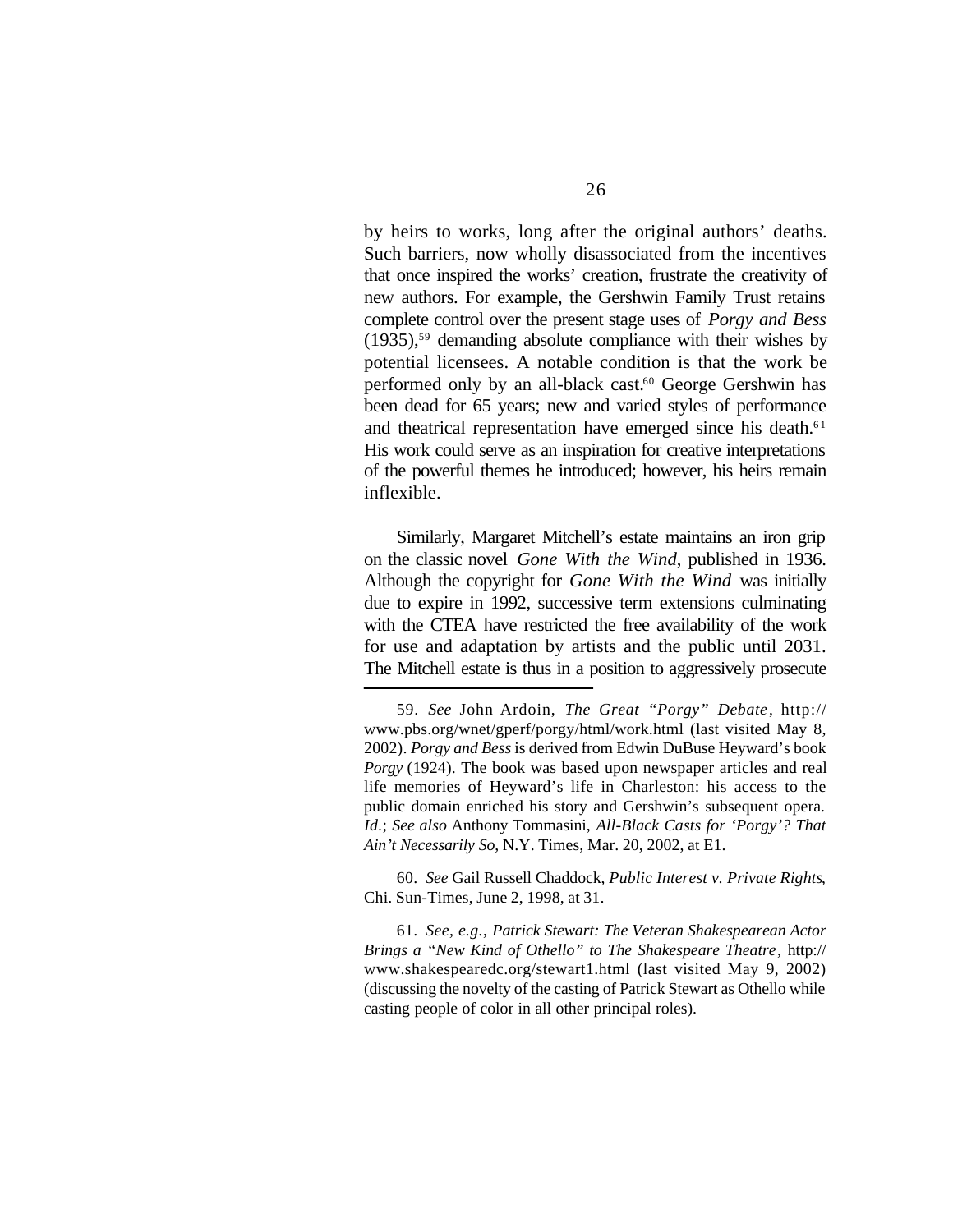authors such as Alice Randall. Randall recently attempted to draw upon *Gone With the Wind* as a source for creating her own Afro-centric comment on this historically important work. Her creative effort resulted not only in a socially relevant work, *The Wind Done Gone*, but a lengthy lawsuit including, initially, an injunction against the book's publication.<sup>62</sup> Some determined authors, like Randall, ultimately may succeed in overcoming the chilling effect of copyright term extension. However, its discouraging effect on others, and the resultant costs to public culture, are incalculable.

### **E. ECONOMICS OF CORPORATE CULTURAL PRODUCTION**

With respect to both prospective and retrospective copyright term extensions provided by the CTEA, Congress may also have been influenced by a rationale advanced by corporate copyright holders, most persuasively in the testimony of Jack Valenti, President of the MPAA: Valenti argued that corporations would respond to the economic benefit they received from term extension by engaging in new production of copyrightable works, stating that:

One of the great secrets of the American dominance in the world is their ability to pour into a film enormous resources. The most talented people in the world cost money. . . . Unless we are able to protect what we own in our libraries, we will be unable in the future, in the year 2010 and thereabouts, when the new technology has avalanched through this

<sup>62.</sup> *See Suntrust Bank v. Houghton Mifflin Co.*, 136 F. Supp.2d 1357 (N.D. Ga. 2001), *rev'd*, 268 F.3d 1257 (11thCir 2001); *see also* David Kirkpatrick, *Mitchell Estate Settles '*Gone With the Wind*' Suit*, N.Y. Times, May 10, 2002, at C6, Col. 1 (discussing the case's recent settlement). The issues raised by the case remain pertinent because "the settlement did not affect rights to film adaptations or any other versions of 'The Wind Done Gone.'" *Id*.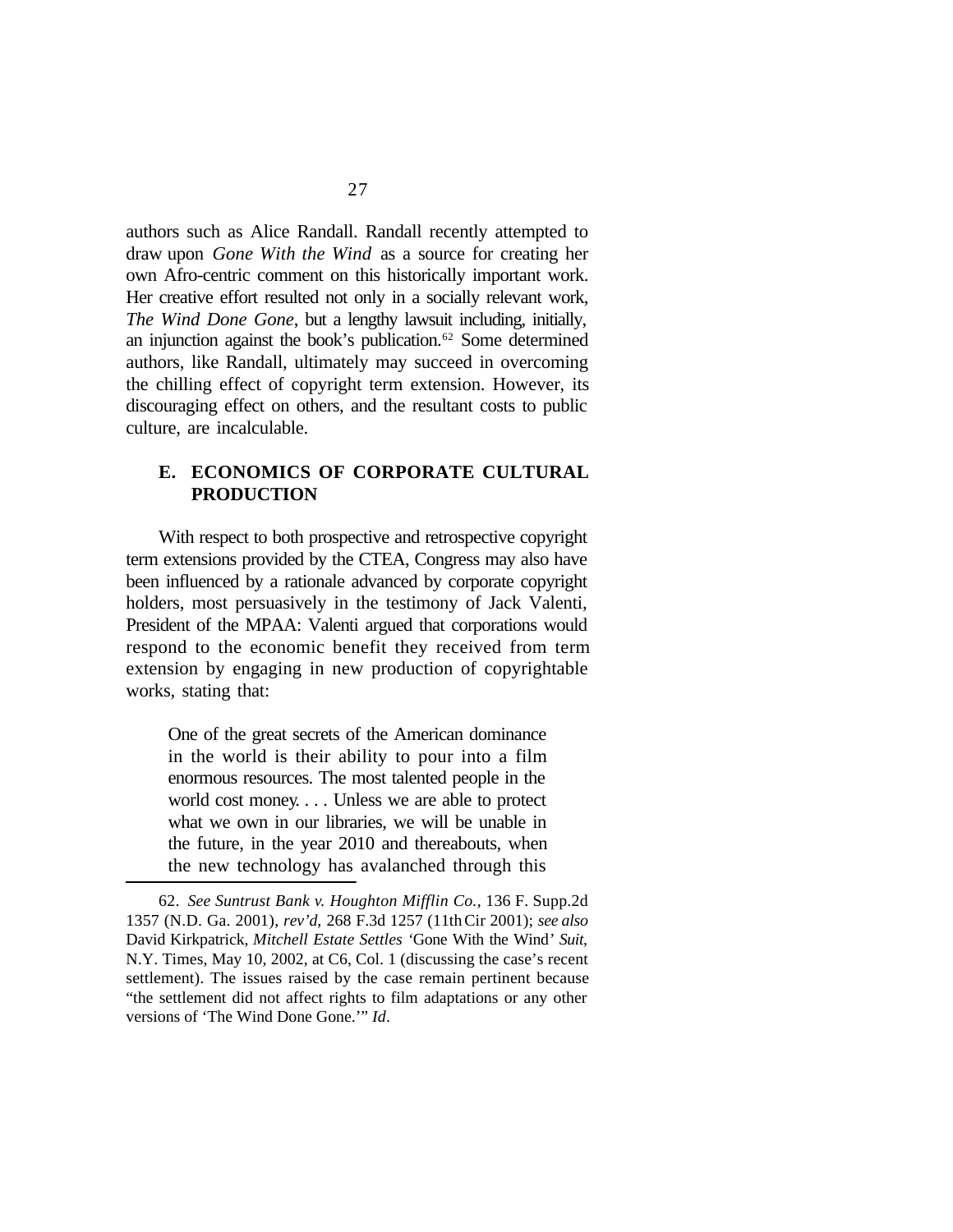whole landscape, not in this country, but around the world, then we are doing a terrible economic injustice to the Treasury of the United States.<sup>63</sup>

At least one government witness echoed this rationale:

[I]t is difficult to see how moving from a term of life-plus-50 to life-plus-70 will encourage authors to write. It could, however, provide additional income that would finance the production and publication of new works.<sup>64</sup>

However, Congress could not constitutionally employ the grant of intellectual property power to distribute economic windfalls that might (or might not) be used to finance hypothetical future production in general, as Valenti requested. As this Court has repeatedly noted, the Constitution contemplates incentives for the "encouragement of individual effort" by authors to create particular new works.<sup>65</sup> In arguing for the CTEA, corporate copyright owners sought and received an umbrella of additional copyright protection designed to increase their overall economic security and profitability, rather than to directly promote specific creative projects.

This justification for the CTEA may represent the vision of corporate copyright owners today, but it is in direct conflict with the vision, intent and practice of the Framers. U.S. copyright law was designed to promote the public good by giving direct incentives to creativity and innovation, not to enhance corporate balance sheets.

<sup>63.</sup> Valenti statement, *supra* note 39, at 90.

<sup>64.</sup> *1995 Senate Hearings*, *supra* note, at 6 (statement of Marybeth Peters, Register of Copyrights, U.S. Copyright Office).

<sup>65.</sup> *Harper & Row*, 471 U.S. at 558.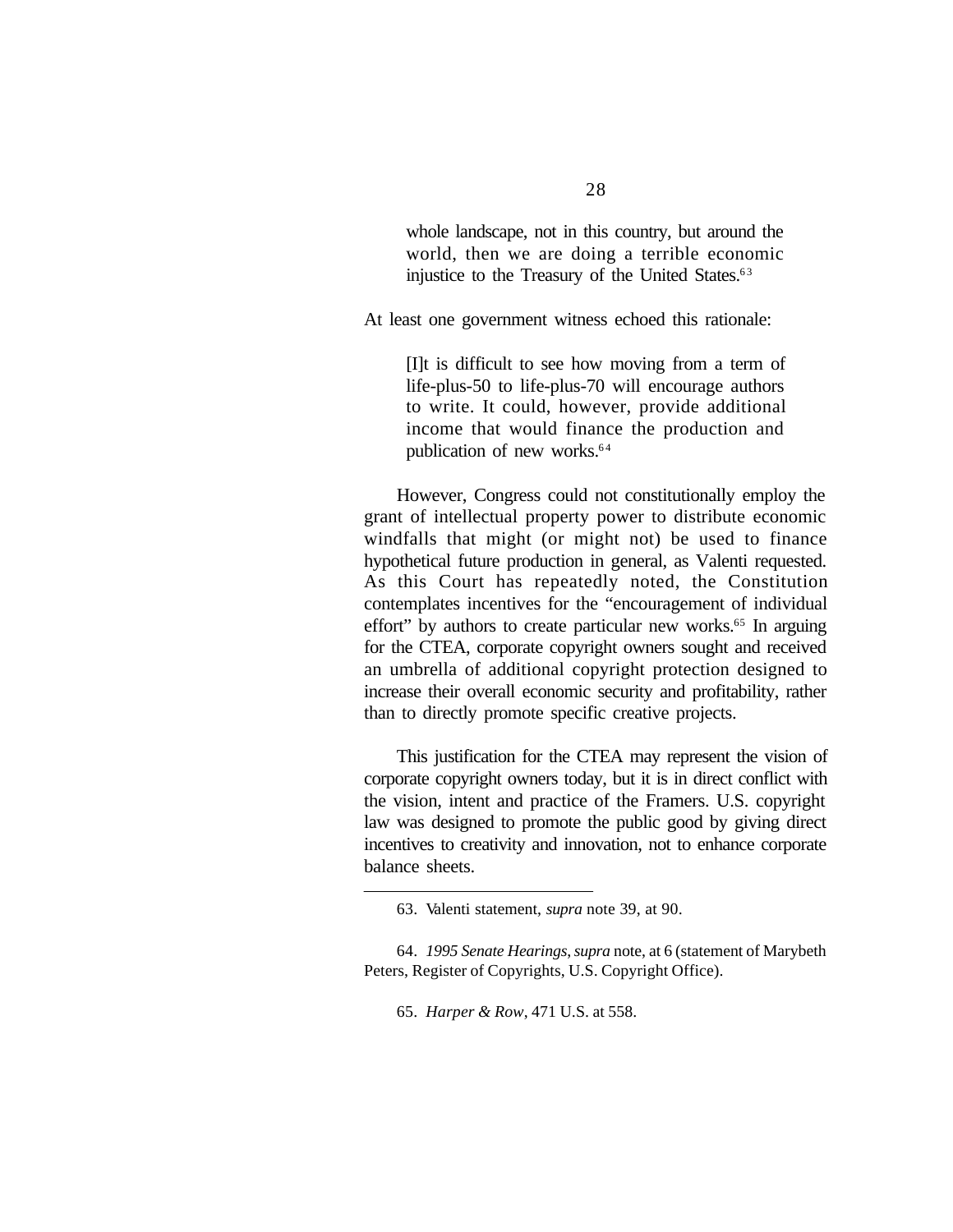This Court recently expressed skepticism about arguments that cultural progress can best be achieved by interpreting copyright law to accommodate large scale information industry business models. In *Tasini*, which concerns the imbalance of power between large publishing companies and freelance writers who contributed to their publications, this Court concluded that the "public welfare" would suffer if the interests of individual writers were overshadowed by the welfare of corporate content aggregators.<sup>66</sup> As this Court has appropriately recognized, copyright law as envisioned by the Framers was designed to promote the public welfare by encouraging authors to create, not by subsidizing corporate scale.

<sup>66.</sup> *Tasini*, 533 U.S. at 496 n. 3 (citing *Harper & Row*, 471 U.S. at 558 (quoting *Mazer*, 347 U.S. at 219)) (protecting the copyrights of freelance authors that had been preempted by print publishers and database corporations).